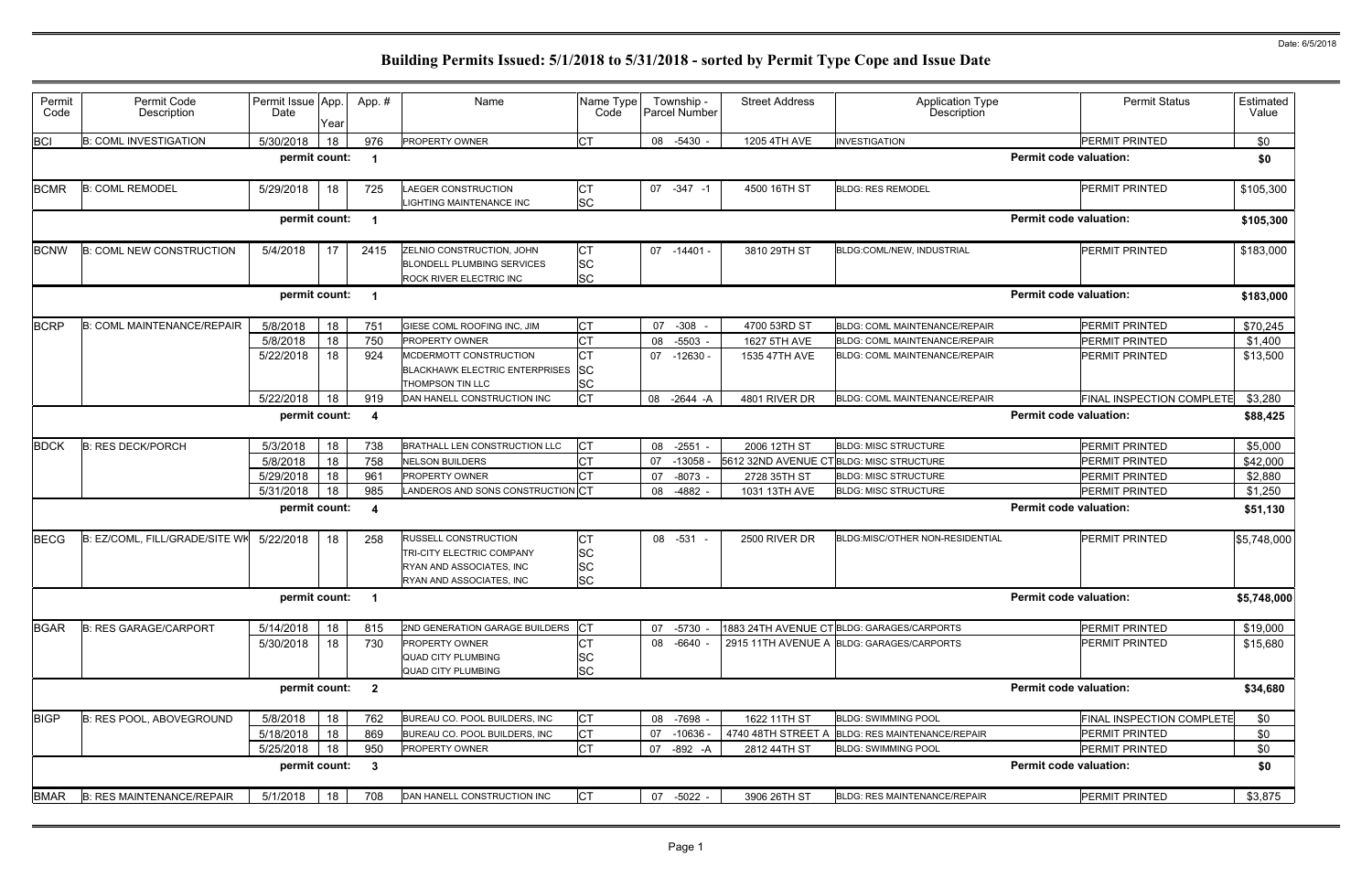| Permit<br>Code | Permit Code<br>Description       | Permit Issue App.<br>Date | Year | App. # | Name                                                        | Name Type<br>Code      | Township -<br><b>Parcel Number</b> | <b>Street Address</b>         | Application Type<br>Description                  | <b>Permit Status</b>                    | Estimated<br>Value  |
|----------------|----------------------------------|---------------------------|------|--------|-------------------------------------------------------------|------------------------|------------------------------------|-------------------------------|--------------------------------------------------|-----------------------------------------|---------------------|
| <b>BMAR</b>    | <b>B: RES MAINTENANCE/REPAIR</b> | 5/1/2018                  | 18   | 709    | <b>PROPERTY OWNER</b><br><b>SUMMIT ELECTRIC LLC</b>         | <b>SC</b>              | 08 -8942 -                         | 2124 7TH ST                   | <b>BLDG: RES MAINTENANCE/REPAIR</b>              | <b>PERMIT PRINTED</b>                   | \$3,000             |
|                |                                  | 5/8/2018                  | 18   | 746    | BLACKHAWK ELECTRIC ENTERPRISES CT                           |                        | $-12704$<br>07                     | 2120 53RD ST                  | <b>BLDG: COML MAINTENANCE/REPAIR</b>             | PERMIT PRINTED                          | \$0                 |
|                |                                  | 5/8/2018                  | 18   | 749    | <b>PROPERTY OWNER</b>                                       | IСТ                    | 07<br>-6880                        | 2811 27TH STREET CT           | <b>BLDG: RES MAINTENANCE/REPAIR</b>              | FINAL INSPECTION COMPLETE               | \$5,000             |
|                |                                  | 5/8/2018                  | 18   | 754    | CCS CONCRETE SERVICE                                        | <b>CT</b>              | $-1887$<br>08                      | 1816 18TH ST                  | <b>BLDG: RES MAINTENANCE/REPAIR</b>              | PERMIT PRINTED                          | \$15,780            |
|                |                                  | 5/9/2018                  | 18   | 773    | MIDWEST RECONSTRUCTION CO                                   | <b>CT</b>              | -6637<br>08                        | 1104 29TH ST                  | <b>BLDG: RES MAINTENANCE/REPAIR</b>              | <b>PERMIT PRINTED</b>                   | \$5,815             |
|                |                                  | 5/9/2018                  | 18   | 767    | <b>PROPERTY OWNER</b>                                       | <b>CT</b>              | $-7806$<br>08                      | 1811 15TH STREET PL           | <b>BLDG: RES MAINTENANCE/REPAIR</b>              | <b>PERMIT PRINTED</b>                   | \$0                 |
|                |                                  | 5/16/2018                 | 18   | 824    | FELDCO FACTORY DIRECT LLC                                   | <b>CT</b>              | $-11420$<br>07                     | 3328 56TH ST                  | <b>BLDG: RES MAINTENANCE/REPAIR</b>              | PERMIT PRINTED                          | \$2,363             |
|                |                                  | 5/16/2018                 | 18   | 830    | <b>PROPERTY OWNER</b><br><b>TRI-CITY ELECTRIC COMPANY</b>   | <b>CT</b><br><b>SC</b> | 08 -1227 -                         | 1537 12TH AVE                 | <b>BLDG: RES MAINTENANCE/REPAIR</b>              | <b>PERMIT PRINTED</b>                   | \$1,000             |
|                |                                  | 5/16/2018                 | 18   | 836    | <b>PROPERTY OWNER</b>                                       | <b>CT</b>              | 08 -1957                           | 1720 16TH ST                  | <b>BLDG: RES MAINTENANCE/REPAIR</b>              | <b>PERMIT PRINTED</b>                   | \$150               |
|                |                                  | 5/16/2018                 | 18   | 825    | FELDCO FACTORY DIRECT LLC                                   | <b>CT</b>              | $-2229$<br>08                      | 1842 13TH AVE                 | <b>BLDG: RES MAINTENANCE/REPAIR</b>              | <b>PERMIT PRINTED</b>                   | \$5,000             |
|                |                                  | 5/16/2018                 | 18   | 827    | <b>IOSSI CONSTRUCTION</b>                                   | <b>CT</b>              | -4269<br>08                        | 1635 24TH ST                  | <b>BLDG: RES MAINTENANCE/REPAIR</b>              | PERMIT PRINTED                          | \$4,685             |
|                |                                  | 5/16/2018                 | 18   | 826    | <b>FELDCO FACTORY DIRECT LLC</b>                            | <b>CT</b>              | 08 -7689                           | 1205 17TH AVE                 | <b>BLDG: RES MAINTENANCE/REPAIR</b>              | <b>PERMIT PRINTED</b>                   | \$14,459            |
|                |                                  | 5/21/2018                 | 18   | 893    | FIVE STAR HOME IMRPOVEMENT LLC                              | <b>CT</b>              | $-494 - 1$<br>08                   | 900 36TH ST                   | <b>BLDG: RES MAINTENANCE/REPAIR</b>              | PERMIT PRINTED                          | \$9,000             |
|                |                                  | 5/22/2018                 | 18   | 904    | DAN HANELL CONSTRUCTION INC                                 | IСТ                    | -14333<br>07                       |                               | 3859 35TH AVENUE CT BLDG: RES MAINTENANCE/REPAIR | <b>PERMIT PRINTED</b>                   | \$1,740             |
|                |                                  | 5/22/2018                 | 18   | 906    | JOSH ACKERLAND CONSTRUCTION                                 | <b>CT</b>              | $-14865$<br>07                     | 1026 ARBOR DR                 | <b>BLDG: RES MAINTENANCE/REPAIR</b>              | PERMIT PRINTED                          | \$0                 |
|                |                                  | 5/22/2018                 | 18   | 915    | <b>PROPERTY OWNER</b>                                       | <b>CT</b>              | 08<br>-6687                        |                               | 2718 11TH AVENUE C BLDG: RES MAINTENANCE/REPAIR  | PERMIT PRINTED                          | \$500               |
|                |                                  | 5/25/2018                 | 18   | 960    | <b>FELDCO FACTORY DIRECT LLC</b>                            | <b>CT</b>              | 08 -1724 -1                        |                               | 2625 11TH AVENUE B BLDG: RES MAINTENANCE/REPAIR  | PERMIT PRINTED                          | \$1,200             |
|                |                                  | permit count:             |      | 18     |                                                             |                        |                                    |                               |                                                  | <b>Permit code valuation:</b>           | \$73,567            |
| <b>BNP</b>     | B: "WORKING WITHOUT A PERMIT     | 5/31/2018                 | 18   | 988    | ALL MAJOR RESTORATIONS LLC                                  | <b>CT</b>              | 08 -3665 -                         | 1210 17TH ST                  | <b>BLDG: RES MAINTENANCE/REPAIR</b>              | PERMIT PRINTED                          | \$6,300             |
|                |                                  | permit count:             |      | -1     |                                                             |                        |                                    |                               |                                                  | <b>Permit code valuation:</b>           | \$6,300             |
| <b>BRML</b>    | <b>B: RES REMODEL</b>            | 5/15/2018                 | 18   | 602    | <b>G &amp; A ELECTRIC</b>                                   | СT                     | 08 -3730 -                         | 2705 9TH AVE                  | <b>BLDG: RES REMODEL</b>                         | <b>PERMIT PRINTED</b>                   | \$31,750            |
|                |                                  |                           |      |        | <b>G &amp; A ELECTRIC</b>                                   | <b>SC</b>              |                                    |                               |                                                  |                                         |                     |
|                |                                  | 5/16/2018                 | 18   | 831    | <b>TAYMAK CONSTRUCTION</b>                                  | IСТ                    | 07 -2806 -                         | 3418 8TH ST                   | <b>BLDG: RES REMODEL</b>                         | <b>PERMIT PRINTED</b>                   | \$45,700            |
|                |                                  |                           |      |        | <b>ERICKSON PLUMBING</b>                                    | SC                     |                                    |                               |                                                  |                                         |                     |
|                |                                  |                           |      |        | ADVANTAGE ELCTRL SERVICES INC                               | <b>SC</b>              |                                    |                               |                                                  |                                         |                     |
|                |                                  |                           |      |        | <b>BITLER HEATING</b>                                       | <b>SC</b>              |                                    |                               |                                                  |                                         |                     |
|                |                                  | 5/17/2018                 | 18   | 854    | WHITE OAK BUILDING & REMODEL<br><b>DEMARLIE MAINTENANCE</b> | <b>CT</b><br><b>SC</b> | 07 -1209 -                         | 1330 30TH ST                  | <b>BLDG: RES REMODEL</b>                         | PERMIT PRINTED                          | \$16,500            |
|                |                                  | 5/21/2018                 | 18   | 883    | <b>PROPERTY OWNER</b><br>ADVANTAGE ELCTRL SERVICES INC      | <b>CT</b><br><b>SC</b> | 08 -5217 -                         | 1215 4TH ST                   | <b>BLDG: RES REMODEL</b>                         | <b>PERMIT PRINTED</b>                   | \$12,800            |
|                |                                  | 5/31/2018                 | 18   | 814    | <b>PROPERTY OWNER</b><br>A+ PLUMBING                        | <b>CT</b><br><b>SC</b> | 08 -8264 -                         | 1810 5TH AVE                  | <b>BLDG: COML REMODEL</b>                        | <b>PERMIT PRINTED</b>                   | \$0                 |
|                |                                  | permit count:             |      | 5      |                                                             |                        |                                    |                               |                                                  | <b>Permit code valuation:</b>           | \$106,750           |
| <b>BRRF</b>    | <b>B: RES ROOFING</b>            | 5/1/2018                  | 18   | 704    | <b>FOLEY CONTRACTING LLC</b>                                | <b>CT</b>              | 07 -14673 -                        |                               | 3654 70TH STREET CT BLDG: RES MAINTENANCE/REPAIR | <b>PERMIT PRINTED</b>                   | \$11,250            |
|                |                                  | 5/1/2018                  | 18   | 705    | <b>FOLEY CONTRACTING LLC</b>                                | <b>CT</b>              | 07 -14674 -                        |                               | 3650 70TH STREET CT BLDG: RES MAINTENANCE/REPAIR | <b>PERMIT PRINTED</b>                   | \$11,250            |
|                |                                  | 5/1/2018                  | 18   | 702    | TRUJILLO CONSTRUCTION                                       | IСТ                    | 08 -4360                           |                               | 1213 15TH STREET A BLDG: RES MAINTENANCE/REPAIR  | PERMIT PRINTED                          | \$15,050            |
|                |                                  |                           |      |        |                                                             |                        |                                    |                               |                                                  |                                         | \$5,800             |
|                |                                  |                           | 18   | 699    | VERN'S HOME IMPROVEMENT                                     |                        |                                    |                               | <b>BLDG: RES MAINTENANCE/REPAIR</b>              |                                         |                     |
|                |                                  | 5/1/2018                  | 18   | 715    | <b>PROPERTY OWNER</b>                                       | <b>CT</b>              | 08 -6164 -14                       | 425 27TH AVE                  | <b>BLDG: RES MAINTENANCE/REPAIR</b>              | PERMIT PRINTED                          |                     |
|                |                                  | 5/2/2018<br>5/2/2018      | 18   | 711    | QC ROOF DRS INC.                                            | <b>CT</b><br><b>CT</b> | 07 -1941 -<br>07 -9659             | 2330 28TH ST<br>3104 12TH AVE | <b>BLDG: RES MAINTENANCE/REPAIR</b>              | PERMIT PRINTED<br><b>PERMIT PRINTED</b> | \$3,360<br>\$11,000 |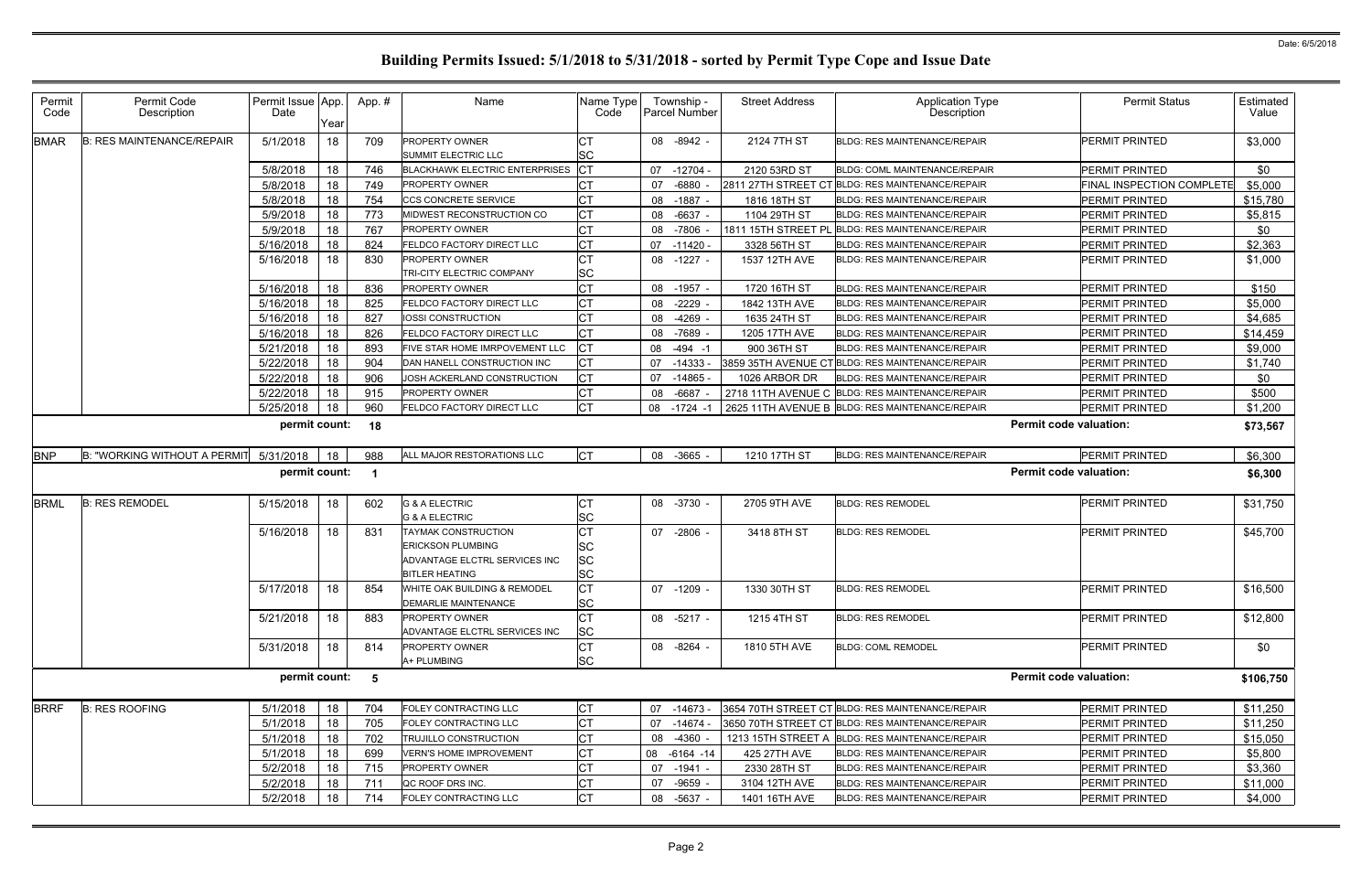| Permit<br>Code | Permit Code<br>Description | Permit Issue App.<br>Date | Year | App. # | Name                               | Name Type<br>Code | Township -<br><b>Parcel Number</b> | <b>Street Address</b> | <b>Application Type</b><br><b>Description</b>    | <b>Permit Status</b>      | Estimated<br>Value |
|----------------|----------------------------|---------------------------|------|--------|------------------------------------|-------------------|------------------------------------|-----------------------|--------------------------------------------------|---------------------------|--------------------|
| <b>BRRF</b>    | <b>B: RES ROOFING</b>      | 5/3/2018                  | 18   | 737    | QC GENERAL, INC                    |                   | -6870<br>07                        | 2900 26TH ST          | <b>BLDG: RES MAINTENANCE/REPAIR</b>              | PERMIT PRINTED            | \$7,900            |
|                |                            | 5/8/2018                  | 18   | 748    | <b>BILL'S HOME IMPROVEMENT</b>     | СT                | 07<br>$-10103$ $-$                 | 5028 44TH AVE         | <b>BLDG: RES MAINTENANCE/REPAIR</b>              | PERMIT PRINTED            | \$1,330            |
|                |                            | 5/8/2018                  | 18   | 753    | <b>QUALITY CONTROL RESTORATION</b> | IСТ               | 07 -13469                          | 3603 74TH ST          | <b>BLDG: RES MAINTENANCE/REPAIR</b>              | <b>PERMIT PRINTED</b>     | \$32,700           |
|                |                            | 5/8/2018                  | 18   | 757    | FANTH-CURRY HOME IMPRV CO          | <b>CT</b>         | 07<br>-145 -6                      | 3309 9TH STREET A     | <b>BLDG: RES MAINTENANCE/REPAIR</b>              | PERMIT PRINTED            | \$5,755            |
|                |                            | 5/8/2018                  | 18   | 747    | DAN HANELL CONSTRUCTION INC        | IСТ               | 07<br>$-2098 - B$                  | 2805 19TH ST          | <b>BLDG: RES MAINTENANCE/REPAIR</b>              | PERMIT PRINTED            | \$4,000            |
|                |                            | 5/8/2018                  | 18   | 752    | <b>PROPERTY OWNER</b>              | <b>CT</b>         | $-5237 -$<br>07                    | 1502 45TH ST          | <b>BLDG: RES MAINTENANCE/REPAIR</b>              | PERMIT PRINTED            | \$500              |
|                |                            | 5/8/2018                  | 18   | 756    | WIRTALA CONSTRUCTION INC, PAUL     | СT                | 08 - 7842 -                        | 1844 14TH ST          | <b>BLDG: RES MAINTENANCE/REPAIR</b>              | <b>PERMIT PRINTED</b>     | \$10,000           |
|                |                            | 5/16/2018                 | 18   | 833    | A-1 ROOFING                        | <b>CT</b>         | 07 -13496                          | 4256 22ND AVE         | <b>BLDG: RES MAINTENANCE/REPAIR</b>              | PERMIT PRINTED            | \$6,500            |
|                |                            | 5/16/2018                 | 18   | 829    | WINDOW WORLD OF DAVENPORT          | C <sub>T</sub>    | 08<br>-2107                        | 234 39TH ST           | <b>BLDG: RES MAINTENANCE/REPAIR</b>              | PERMIT PRINTED            | \$1,656            |
|                |                            | 5/16/2018                 | 18   | 822    | A & J CONSTRUCTION                 | <b>CT</b>         | $-2261$<br>08                      | 1010 41ST ST          | <b>BLDG: RES MAINTENANCE/REPAIR</b>              | PERMIT PRINTED            | \$14,000           |
|                |                            | 5/17/2018                 | 18   | 852    | TRUJILLO CONSTRUCTION              | <b>CT</b>         | 07<br>-5019                        | 2619 40TH AVE         | <b>BLDG: RES MAINTENANCE/REPAIR</b>              | PERMIT PRINTED            | \$15,000           |
|                |                            | 5/17/2018                 | 18   | 857    | ALL MAJOR RESTORATIONS LLC         | <b>CT</b>         | 08<br>-5433                        | 1311 4TH AVE          | <b>BLDG: RES MAINTENANCE/REPAIR</b>              | <b>PERMIT PRINTED</b>     | \$6,250            |
|                |                            | 5/17/2018                 | 18   | 858    | ALL MAJOR RESTORATIONS LLC         | <b>CT</b>         | 08<br>-6225                        | 220 45TH ST           | <b>BLDG: RES MAINTENANCE/REPAIR</b>              | PERMIT PRINTED            | \$3,250            |
|                |                            | 5/17/2018                 | 18   | 863    | <b>PROPERTY OWNER</b>              | <b>CT</b>         | 08 -8358                           | 2021 3RD ST           | <b>BLDG: RES MAINTENANCE/REPAIR</b>              | <b>PERMIT PRINTED</b>     | \$1,500            |
|                |                            | 5/18/2018                 | 18   | 867    | LANDEROS AND SONS CONSTRUCTION CT  |                   | 07 -10104                          | 5032 44TH AVE         | <b>BLDG: RES MAINTENANCE/REPAIR</b>              | PERMIT PRINTED            | \$8,400            |
|                |                            | 5/18/2018                 | 18   | 868    | DAN HANELL CONSTRUCTION INC        | СT                | 07 -14333                          | 3859 35TH AVENUE CT   | <b>BLDG: RES MAINTENANCE/REPAIR</b>              | PERMIT PRINTED            | \$1,740            |
|                |                            | 5/18/2018                 | 18   | 878    | PROPERTY OWNER                     | <b>CT</b>         | $-6280$<br>07                      | 2420 47TH ST          | <b>BLDG: RES MAINTENANCE/REPAIR</b>              | FINAL INSPECTION COMPLETE | \$1,800            |
|                |                            | 5/18/2018                 | 18   | 851    | QC ROOF DRS INC.                   | <b>CT</b>         | -7492<br>07                        | 1225 29TH ST          | <b>BLDG: RES MAINTENANCE/REPAIR</b>              | PERMIT PRINTED            | \$7,000            |
|                |                            | 5/18/2018                 | 18   | 866    | QUALITY CONTROL RESTORATION        | <b>CT</b>         | 07<br>-7655                        |                       | 0 AVENUE OF THE CIT BLDG: RES MAINTENANCE/REPAIR | PERMIT PRINTED            | \$2,600            |
|                |                            | 5/21/2018                 | 18   | 894    | FANTH-CURRY HOME IMPRV CO          | <b>CT</b>         | $-1221$<br>07                      |                       | 2716 17TH AVENUE CT BLDG: RES MAINTENANCE/REPAIR | PERMIT PRINTED            | \$14,167           |
|                |                            | 5/21/2018                 | 18   | 892    | FIVE STAR HOME IMRPOVEMENT LLC     | Iст               | $-3459$<br>08                      | 2312 13TH ST          | <b>BLDG: RES MAINTENANCE/REPAIR</b>              | <b>PERMIT PRINTED</b>     | \$4,933            |
|                |                            | 5/21/2018                 | 18   | 896    | 33 CARPENTERS CONSTRUCTION INC     | Iст               | -5684<br>08                        |                       | 1 AVENUE OF THE CIT BLDG: RES MAINTENANCE/REPAIR | PERMIT PRINTED            | \$4,353            |
|                |                            | 5/22/2018                 | 18   | 923    | <b>IOSSI CONSTRUCTION</b>          | СT                | 07 -1321                           | 2332 32ND ST          | <b>BLDG: RES MAINTENANCE/REPAIR</b>              | <b>PERMIT PRINTED</b>     | \$3,465            |
|                |                            | 5/22/2018                 | 18   | 911    | JOSH ACKERLAND CONSTRUCTION        | СT                | 07 -14859                          | 950 ARBOR DR          | BLDG: RES MAINTENANCE/REPAIR                     | PERMIT PRINTED            | \$0                |
|                |                            | 5/22/2018                 | 18   | 912    | JOSH ACKERLAND CONSTRUCTION        | СT                | 07 -14862                          | 956 ARBOR DR          | <b>BLDG: RES MAINTENANCE/REPAIR</b>              | PERMIT PRINTED            | \$0                |
|                |                            | 5/22/2018                 | 18   | 913    | JOSH ACKERLAND CONSTRUCTION        | <b>CT</b>         | $-14863$<br>07                     | 1022 ARBOR DR         | <b>BLDG: RES MAINTENANCE/REPAIR</b>              | PERMIT PRINTED            | \$0                |
|                |                            | 5/22/2018                 | 18   | 908    | JOSH ACKERLAND CONSTRUCTION        | <b>CT</b>         | 07<br>-14868                       | 1027 ARBOR DR         | <b>BLDG: RES MAINTENANCE/REPAIR</b>              | PERMIT PRINTED            | \$0                |
|                |                            | 5/22/2018                 | 18   | 909    | JOSH ACKERLAND CONSTRUCTION        | <b>CT</b>         | 07 -14870                          | 1023 ARBOR DR         | <b>BLDG: RES MAINTENANCE/REPAIR</b>              | PERMIT PRINTED            | \$0                |
|                |                            | 5/22/2018                 | 18   | 905    | JOSH ACKERLAND CONSTRUCTION        |                   | 07<br>-14872 -                     | 1015 ARBOR DR         | <b>BLDG: RES MAINTENANCE/REPAIR</b>              | PERMIT PRINTED            | \$7,780            |
|                |                            | 5/22/2018                 | 18   | 910    | JOSH ACKERLAND CONSTRUCTION        | <b>CT</b>         | 07 -14877 -                        | 953 ARBOR DR          | BLDG: RES MAINTENANCE/REPAIR                     | PERMIT PRINTED            | \$0                |
|                |                            | 5/22/2018 18              |      | 916    | 3 B'S CONSTRUCTION & HOME IMPR     | <b>CT</b>         | 07 -65 -5                          | 1519 44TH ST          | BLDG: RES MAINTENANCE/REPAIR                     | PERMIT PRINTED            | \$4,500            |
|                |                            | 5/22/2018                 | 18   | 921    | <b>PROPERTY OWNER</b>              | СT                | 08 -1672 -                         |                       | 2313 11TH AVENUE A BLDG: RES MAINTENANCE/REPAIR  | <b>PERMIT PRINTED</b>     | \$3,000            |
|                |                            | 5/22/2018                 | 18   | 922    | IOSSI CONSTRUCTION                 | <b>CT</b>         | 08 -2292 -                         | 538 16TH AVE          | <b>BLDG: RES MAINTENANCE/REPAIR</b>              | <b>PERMIT PRINTED</b>     | \$3,985            |
|                |                            | 5/23/2018                 | 18   | 928    | <b>TRUJILLO CONSTRUCTION</b>       | СT                | 07 -5020 -                         | 3908 26TH ST          | <b>BLDG: RES MAINTENANCE/REPAIR</b>              | <b>PERMIT PRINTED</b>     | \$10,500           |
|                |                            | 5/23/2018                 | 18   | 897    | 33 CARPENTERS CONSTRUCTION INC     | <b>CT</b>         | 08 -5685                           |                       | 9 AVENUE OF THE CIT BLDG: RES MAINTENANCE/REPAIR | <b>PERMIT PRINTED</b>     | \$2,226            |
|                |                            | 5/24/2018                 | 18   | 945    | <b>BEST ROOFING, THE</b>           | СT                | 07 -10018 -                        | 4219 36TH AVE         | <b>BLDG: RES MAINTENANCE/REPAIR</b>              | <b>PERMIT PRINTED</b>     | \$4,650            |
|                |                            | 5/25/2018                 | 18   | 958    | WILSON CONSTRUCTION, LLC (BEN)     | Iст               | 07 -15023                          |                       | 4701 62ND STREET DR BLDG: RES MAINTENANCE/REPAIR | <b>PERMIT PRINTED</b>     | \$51,000           |
|                |                            | 5/25/2018                 | 18   | 952    | SEDLOCK INC                        | <b>CT</b>         | 08 - 7423 -                        | 2011 12TH ST          | <b>BLDG: RES MAINTENANCE/REPAIR</b>              | PERMIT PRINTED            | \$5,000            |
|                |                            | 5/30/2018                 | 18   | 977    | A+ ROOFING & SIDING CO. FORMER     | СT                | 07 -2386 -D                        | 3306 40TH ST          | <b>BLDG: RES MAINTENANCE/REPAIR</b>              | <b>PERMIT PRINTED</b>     | \$5,900            |
|                |                            | 5/31/2018                 | 18   | 991    | JOSH ACKERLAND CONSTRUCTION        | <b>CT</b>         | 07 -12660 -                        | 7707 37TH AVE         | <b>BLDG: RES MAINTENANCE/REPAIR</b>              | <b>PERMIT PRINTED</b>     | \$11,497           |
|                |                            | 5/31/2018                 | 18   | 996    | <b>BATES ROOFING</b>               | <b>CT</b>         | $07 - 14658$                       |                       | 3637 70TH STREET CT BLDG: RES MAINTENANCE/REPAIR | <b>PERMIT PRINTED</b>     | \$11,620           |
|                |                            | 5/31/2018                 | 18   | 989    | ALL MAJOR RESTORATIONS LLC         | <b>CT</b>         | 07 -6479                           |                       | 3803 10TH AVENUE CT BLDG: RES MAINTENANCE/REPAIR | PERMIT PRINTED            | \$5,100            |
|                |                            | 5/31/2018                 | 18   | 990    | JOSH ACKERLAND CONSTRUCTION        | <b>CT</b>         | 07 -898 -A                         | 3024 44TH ST          | <b>BLDG: RES MAINTENANCE/REPAIR</b>              | <b>PERMIT PRINTED</b>     | \$9,606            |
|                |                            | 5/31/2018                 | 18   | 992    | ALL MAJOR RESTORATIONS LLC         | <b>CT</b>         | -3326<br>08                        | 1937 23RD STREET A    | <b>BLDG: RES MAINTENANCE/REPAIR</b>              | PERMIT PRINTED            | \$4,800            |
|                |                            | 5/31/2018                 | 18   | 988    | ALL MAJOR RESTORATIONS LLC         | <b>CT</b>         | $-3665$ .<br>08                    | 1210 17TH ST          | <b>BLDG: RES MAINTENANCE/REPAIR</b>              | PERMIT PRINTED            | \$6,300            |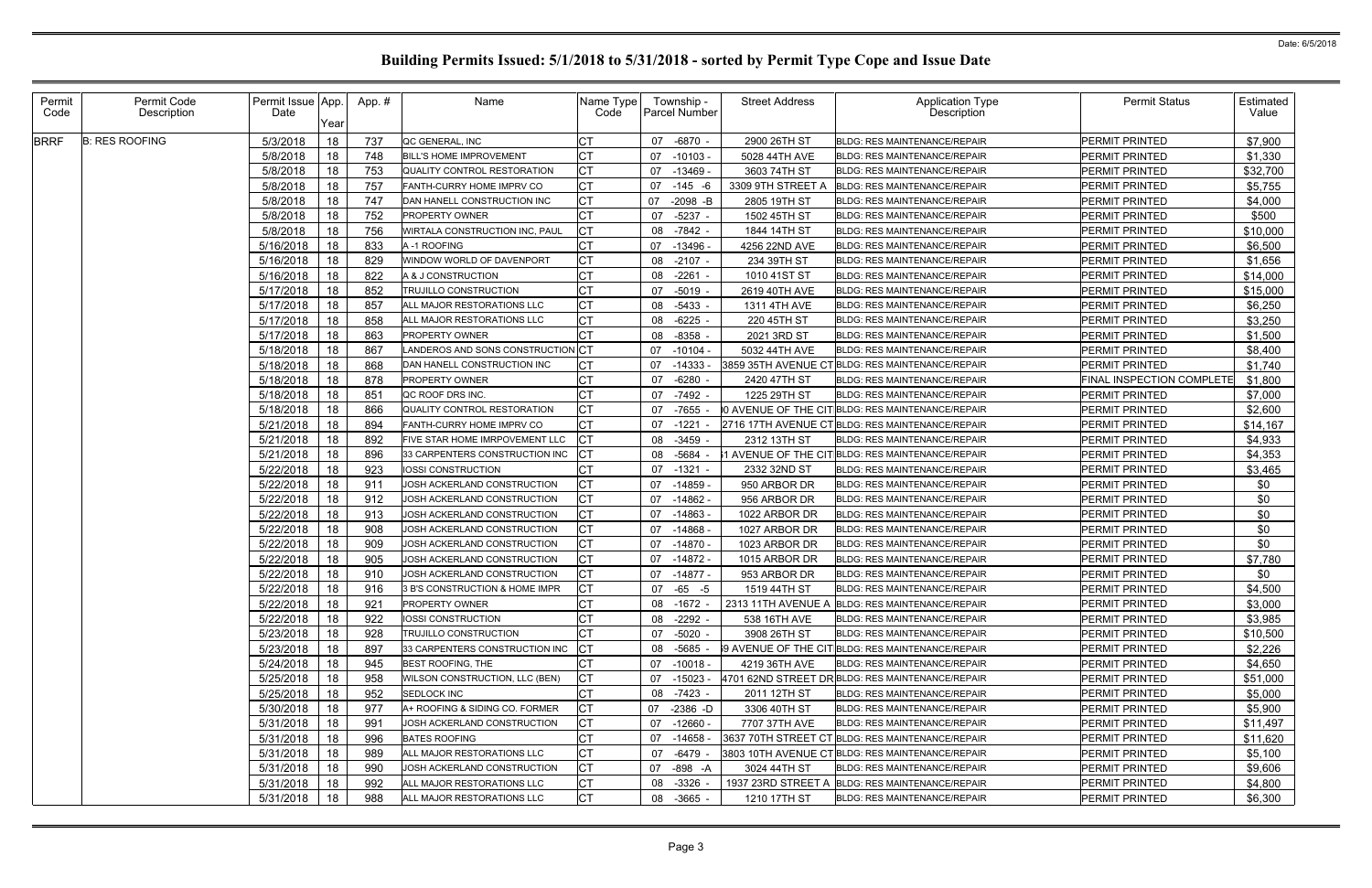| Permit<br>Code | Permit Code<br>Description        | Permit Issue App.<br>Date | Year | App.#          | Name                                                      | Name Type<br>Code      | Township -<br><b>Parcel Number</b> | <b>Street Address</b>                    | <b>Application Type</b><br><b>Description</b>    | <b>Permit Status</b>             | Estimated<br>Value |
|----------------|-----------------------------------|---------------------------|------|----------------|-----------------------------------------------------------|------------------------|------------------------------------|------------------------------------------|--------------------------------------------------|----------------------------------|--------------------|
| <b>BRRF</b>    | <b>B: RES ROOFING</b>             | 5/31/2018                 | 18   | 982            | <b>PROPERTY OWNER</b>                                     | C <sub>1</sub>         | 08 -5018                           | 1503 18TH ST                             | <b>BLDG: RES MAINTENANCE/REPAIR</b>              | PERMIT PRINTED                   | \$1,080            |
|                |                                   | 5/31/2018                 | 18   | 987            | ALL MAJOR RESTORATIONS LLC                                | <b>CT</b>              | 08<br>-6527                        |                                          | 2317 18TH AVENUE A BLDG: RES MAINTENANCE/REPAIR  | <b>PERMIT PRINTED</b>            | \$6,300            |
|                |                                   | permit count:             |      | 54             |                                                           |                        |                                    |                                          |                                                  | <b>Permit code valuation:</b>    | \$375,353          |
| <b>BRSA</b>    | <b>B: RES ADDITION</b>            | 5/8/2018                  | 18   | 758            | <b>NELSON BUILDERS</b>                                    | <b>CT</b>              | 07 -13058 -                        | 5612 32ND AVENUE CT BLDG: MISC STRUCTURE |                                                  | PERMIT PRINTED                   | \$42,000           |
|                |                                   | permit count:             |      | - 1            |                                                           |                        |                                    |                                          |                                                  | <b>Permit code valuation:</b>    | \$42,000           |
| <b>BRSD</b>    | <b>B: RES SIDING</b>              | 5/1/2018                  | 18   | 708            | DAN HANELL CONSTRUCTION INC                               | CТ                     | 07 -5022                           | 3906 26TH ST                             | <b>BLDG: RES MAINTENANCE/REPAIR</b>              | <b>PERMIT PRINTED</b>            | \$3,875            |
|                |                                   | 5/1/2018                  | 18   | 703            | <b>TRUJILLO CONSTRUCTION</b>                              | <b>CT</b>              | 08 -2949                           | 1814 10TH ST                             | BLDG: RES MAINTENANCE/REPAIR                     | <b>PERMIT PRINTED</b>            | \$8,500            |
|                |                                   | 5/8/2018                  | 18   | 753            | QUALITY CONTROL RESTORATION                               | СT                     | 07 -13469                          | 3603 74TH ST                             | BLDG: RES MAINTENANCE/REPAIR                     | PERMIT PRINTED                   | \$32,700           |
|                |                                   | 5/9/2018                  | 18   | 771            | 2ND GENERATION GARAGE BUILDERS                            | Iст                    | $-10092$<br>07                     | 5037 44TH AVE                            | BLDG: RES MAINTENANCE/REPAIR                     | PERMIT PRINTED                   | \$5,750            |
|                |                                   | 5/14/2018                 | 18   | 816            | <b>TAYLOR HOME IMPROVEMENTS</b>                           | <b>CT</b>              | $-8231$<br>07                      | 2004 44TH ST                             | <b>BLDG: RES MAINTENANCE/REPAIR</b>              | PERMIT PRINTED                   | \$7,500            |
|                |                                   | 5/16/2018                 | 18   | 823            | <b>PROPERTY OWNER</b>                                     | <b>CT</b>              | $-13354$<br>07                     | 4 VALE CT                                | <b>BLDG: RES MAINTENANCE/REPAIR</b>              | <b>PERMIT PRINTED</b>            | \$3,001            |
|                |                                   | 5/16/2018                 | 18   | 837            | SUBURBAN CONSTRUCTION INC                                 | <b>CT</b>              | -5835<br>07                        | 2120 46TH ST                             | <b>BLDG: RES MAINTENANCE/REPAIR</b>              | PERMIT PRINTED                   | \$10,125           |
|                |                                   | 5/16/2018                 | 18   | 828            | <b>IOSSI CONSTRUCTION</b>                                 | <b>CT</b>              | $-9524$<br>07                      | 3455 49TH ST                             | BLDG: RES MAINTENANCE/REPAIR                     | PERMIT PRINTED                   | \$14,481           |
|                |                                   | 5/16/2018                 | 18   | 822            | A & J CONSTRUCTION                                        | СT                     | $-2261$<br>08                      | 1010 41ST ST                             | BLDG: RES MAINTENANCE/REPAIR                     | <b>PERMIT PRINTED</b>            | \$14,000           |
|                |                                   | 5/16/2018                 | 18   | 832            | CHAVEZ CONST. INC.                                        | CТ                     | 08 -2503                           | 431 4TH AVE                              | <b>BLDG: RES MAINTENANCE/REPAIR</b>              | <b>PERMIT PRINTED</b>            | \$7,500            |
|                |                                   | 5/18/2018                 | 18   | 865            | CHAVEZ CONST. INC.                                        | <b>CT</b>              | 08 - 923 -                         | 138 6TH AVE                              | <b>BLDG: RES MAINTENANCE/REPAIR</b>              | <b>PERMIT PRINTED</b>            | \$6,800            |
|                |                                   | 5/21/2018                 | 18   | 884            | <b>PROPERTY OWNER</b>                                     | СT                     | 08 -4185                           | 2308 18TH AVENUE A                       | <b>BLDG: RES MAINTENANCE/REPAIR</b>              | <b>PERMIT PRINTED</b>            | \$3,850            |
|                |                                   | 5/21/2018                 | 18   | 893            | FIVE STAR HOME IMRPOVEMENT LLC                            |                        | $-494 - 1$<br>08                   | 900 36TH ST                              | BLDG: RES MAINTENANCE/REPAIR                     | <b>PERMIT PRINTED</b>            | \$9,000            |
|                |                                   | 5/23/2018                 | 18   | 940            | FANTH-CURRY HOME IMPRV CO                                 | <b>CT</b>              | 07<br>-7369 -1                     | 5107 28TH AVE                            | <b>BLDG: RES MAINTENANCE/REPAIR</b>              | <b>PERMIT PRINTED</b>            | \$2,590            |
|                |                                   | 5/24/2018                 | 18   | 944            | <b>PROPERTY OWNER</b>                                     | <b>CT</b>              | 08 -7952                           | 2009 14TH ST                             | <b>BLDG: RES MAINTENANCE/REPAIR</b>              | <b>PERMIT PRINTED</b>            | \$1,400            |
|                |                                   | 5/25/2018                 | 18   | 959            | ABC ROOFING CORP                                          | СT                     | -907 -<br>08                       | 151 6TH AVE                              | BLDG: RES MAINTENANCE/REPAIR                     | PERMIT PRINTED                   | \$4,200            |
|                |                                   | 5/30/2018                 | 18   | 980            | <b>B &amp; W HOME IMPROVEMENT CO</b>                      | <b>CT</b>              | 07 -13276 -6                       | 1848 53RD ST                             | <b>BLDG: RES MAINTENANCE/REPAIR</b>              | <b>PERMIT PRINTED</b>            | \$43,363           |
|                |                                   | permit count:             |      | 17             |                                                           |                        |                                    |                                          |                                                  | <b>Permit code valuation:</b>    | \$178,635          |
| <b>BSFH</b>    | <b>B: RES SINGLE FAMILY</b>       | 5/16/2018                 | 18   | 731            | HABITAT FOR HUMANITY-QC<br>RIVER BEND PLUMBING SERVICES L | CТ<br>SC               | 08 -2804                           | 201 5TH AVE                              | BLDG:RES/NEW, SINGLE FAMILY DETACHED             | PERMIT PRINTED                   | \$88,700           |
|                |                                   | 5/23/2018                 | 18   | 937            | <b>BM BAGBY INC</b>                                       | <b>CT</b>              | $07 - 14768$                       | 3511 72ND ST                             | BLDG:RES/NEW, SINGLE FAMILY DETACHED             | PERMIT PRINTED                   | \$300,000          |
|                |                                   | permit count:             |      | $\overline{2}$ |                                                           |                        |                                    |                                          |                                                  | <b>Permit code valuation:</b>    | \$388,700          |
| <b>BSMT</b>    | <b>B: RES BASEMENT WATERPROOF</b> | 5/16/2018                 | 18   | 821            | <b>COKER CONSTRUCTION</b>                                 | <b>CT</b>              | 07 -9977 -                         |                                          | 4228 34TH AVENUE PL BLDG: RES MAINTENANCE/REPAIR | <b>FINAL INSPECTION COMPLETE</b> | \$6,500            |
|                |                                   | permit count:             |      | - 1            |                                                           |                        |                                    |                                          |                                                  | <b>Permit code valuation:</b>    | \$6,500            |
| C <sub>2</sub> | CO DEPOSIT > \$25000              | 5/4/2018                  | 17   | 2415           | <b>ZELNIO CONSTRUCTION, JOHN</b>                          | СT                     | 07 -14401 -                        | 3810 29TH ST                             | BLDG:COML/NEW, INDUSTRIAL                        | <b>PERMIT PRINTED</b>            | \$183,000          |
|                |                                   |                           |      |                | <b>BLONDELL PLUMBING SERVICES</b>                         | <b>SC</b>              |                                    |                                          |                                                  |                                  |                    |
|                |                                   |                           |      |                | <b>ROCK RIVER ELECTRIC INC</b>                            | <b>SC</b>              |                                    |                                          |                                                  |                                  |                    |
|                |                                   | 5/8/2018                  | 18   | 758            | <b>NELSON BUILDERS</b>                                    | <b>CT</b>              | 07<br>-13058                       | 5612 32ND AVENUE CTBLDG: MISC STRUCTURE  |                                                  | <b>PERMIT PRINTED</b>            | \$42,000           |
|                |                                   | 5/16/2018                 | 18   | 831            | <b>TAYMAK CONSTRUCTION</b>                                |                        | 07 -2806 -                         | 3418 8TH ST                              | <b>BLDG: RES REMODEL</b>                         | <b>PERMIT PRINTED</b>            | \$45,700           |
|                |                                   |                           |      |                | <b>ERICKSON PLUMBING</b>                                  | SC                     |                                    |                                          |                                                  |                                  |                    |
|                |                                   |                           |      |                | ADVANTAGE ELCTRL SERVICES INC                             | SC                     |                                    |                                          |                                                  |                                  |                    |
|                |                                   |                           |      |                | <b>BITLER HEATING</b>                                     | <b>SC</b>              |                                    |                                          |                                                  |                                  |                    |
|                |                                   | 5/16/2018                 | 18   | 731            | HABITAT FOR HUMANITY-QC<br>RIVER BEND PLUMBING SERVICES L | <b>CT</b><br><b>SC</b> | 08 -2804 -                         | 201 5TH AVE                              | BLDG:RES/NEW, SINGLE FAMILY DETACHED             | <b>PERMIT PRINTED</b>            | \$88,700           |
|                |                                   | 5/23/2018                 | 18   | 937            | <b>BM BAGBY INC</b>                                       | <b>CT</b>              | 07 -14768 -                        | 3511 72ND ST                             | BLDG:RES/NEW, SINGLE FAMILY DETACHED             | <b>PERMIT PRINTED</b>            | \$300,000          |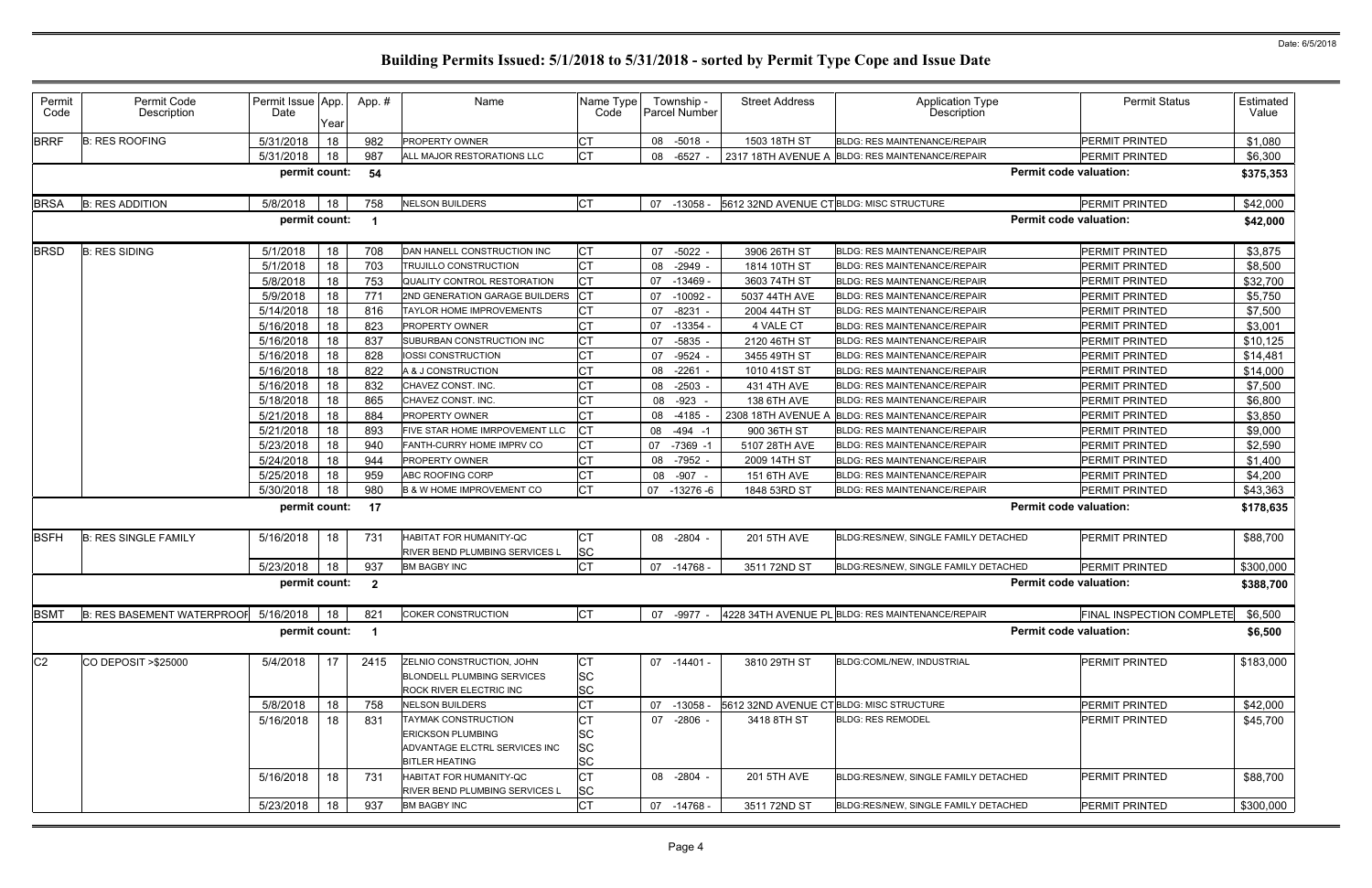| Permit<br>Code   | Permit Code<br>Description   | Permit Issue App.<br>Date | Year | App.# | Name                                                                   | Name Type<br>Code      | Township -<br><b>Parcel Number</b> | <b>Street Address</b>                  | Application Type<br>Description                   | <b>Permit Status</b>             | Estimated<br>Value |
|------------------|------------------------------|---------------------------|------|-------|------------------------------------------------------------------------|------------------------|------------------------------------|----------------------------------------|---------------------------------------------------|----------------------------------|--------------------|
| C <sub>2</sub>   | CO DEPOSIT > \$25000         | 5/29/2018                 | 18   | 725   | LAEGER CONSTRUCTION<br><b>LIGHTING MAINTENANCE INC</b>                 | СT<br><b>SC</b>        | 07 -347 -1                         | 4500 16TH ST                           | <b>BLDG: RES REMODEL</b>                          | <b>PERMIT PRINTED</b>            | \$105,300          |
|                  |                              | permit count:             |      | - 6   |                                                                        |                        |                                    |                                        |                                                   | <b>Permit code valuation:</b>    | \$764,700          |
| DRN <sub>1</sub> | <b>ENG: CLASS 1 DRAINAGE</b> | 5/4/2018                  | 17   | 2415  | <b>ZELNIO CONSTRUCTION, JOHN</b><br><b>BLONDELL PLUMBING SERVICES</b>  | СT<br>SC<br><b>SC</b>  | 07 -14401 -                        | 3810 29TH ST                           | BLDG:COML/NEW, INDUSTRIAL                         | <b>PERMIT PRINTED</b>            | \$183,000          |
|                  |                              | 5/9/2018                  | 18   | 740   | <b>ROCK RIVER ELECTRIC INC</b><br>SIMPSON TRUCKING & EXCAVATING        | <b>CT</b>              | 08 -5566                           | 1134 4TH AVE                           | <b>ENG: DRAINAGE PERMIT</b>                       | FINAL INSPECTION COMPLETE        | \$0                |
|                  |                              | 5/14/2018                 | 18   | 803   | CURB APPEAL CONCRETE CONTRACTOCT                                       |                        | $07 - 13503$                       | 14 VELIE DR                            | BLDG: RES DRIVEWAY & SIDEWALK                     | <b>PERMIT PRINTED</b>            | \$0                |
|                  |                              | 5/14/2018                 | 18   | 815   | 2ND GENERATION GARAGE BUILDERS                                         | IСT                    | $-5730$<br>07                      |                                        | 1883 24TH AVENUE CT BLDG: GARAGES/CARPORTS        | <b>PERMIT PRINTED</b>            | \$19,000           |
|                  |                              | 5/14/2018                 | 18   | 812   | <b>CCS CONCRETE SERVICE</b>                                            | СT                     | -6859<br>07                        | 3104 26TH ST                           | <b>BLDG: RES DRIVEWAY</b>                         | PERMIT PRINTED                   | \$0                |
|                  |                              | 5/16/2018                 | 18   | 731   | HABITAT FOR HUMANITY-QC<br><b>RIVER BEND PLUMBING SERVICES L</b>       | <b>CT</b><br>SC        | 08 -2804 -                         | 201 5TH AVE                            | BLDG:RES/NEW, SINGLE FAMILY DETACHED              | PERMIT PRINTED                   | \$88,700           |
|                  |                              | 5/18/2018                 | 18   | 876   | JL HARDSCAPE                                                           | <b>CT</b>              | 07 -10763 -                        | 3414 45TH ST                           | <b>BLDG: RES DRIVEWAY</b>                         | PERMIT PRINTED                   | \$0                |
|                  |                              | 5/18/2018                 | 18   | 877   | KLARKOWSKI CONSTRUCTION                                                | <b>CT</b>              | 08<br>$-3047 - B$                  | 2325 4TH ST                            | <b>BLDG: RES DRIVEWAY</b>                         | FINAL INSPECTION COMPLETE        | \$0                |
|                  |                              | 5/18/2018                 | 18   | 864   | <b>TRAPKUS BUILD</b>                                                   | <b>CT</b>              | -9230<br>08                        | 2701 11TH STREET CT BLDG: RES DRIVEWAY |                                                   | FINAL INSPECTION COMPLETE        | \$0                |
|                  |                              | 5/21/2018                 | 18   | 895   | EVANS CONCRETE AND EXCAVCTING.                                         | <b>CT</b>              | $-14241$<br>07                     | 5500 19TH AVE                          | <b>BLDG: RES DRIVEWAY</b>                         | PERMIT PRINTED                   | \$0                |
|                  |                              | 5/23/2018                 | 18   | 937   | <b>BM BAGBY INC</b>                                                    | <b>CT</b>              | $07 - 14768$                       | 3511 72ND ST                           | BLDG:RES/NEW, SINGLE FAMILY DETACHED              | PERMIT PRINTED                   | \$300,000          |
|                  |                              | 5/24/2018                 | 18   | 942   | JL HARDSCAPE                                                           | <b>CT</b>              | $-10765$<br>07                     | 3424 45TH ST                           | <b>BLDG: RES DRIVEWAY</b>                         | PERMIT PRINTED                   | \$0                |
|                  |                              | 5/24/2018                 | 18   | 943   | JL HARDSCAPE                                                           | <b>CT</b>              | 07 -10768                          | 3427 45TH ST                           | <b>BLDG: RES DRIVEWAY</b>                         | <b>PERMIT PRINTED</b>            | \$0                |
|                  |                              | 5/30/2018                 | 18   | 730   | <b>PROPERTY OWNER</b>                                                  |                        | 08 -6640                           |                                        | 2915 11TH AVENUE A BLDG: GARAGES/CARPORTS         | PERMIT PRINTED                   | \$15,680           |
|                  |                              |                           |      |       | <b>QUAD CITY PLUMBING</b>                                              | SC                     |                                    |                                        |                                                   |                                  |                    |
|                  |                              |                           |      |       | <b>QUAD CITY PLUMBING</b>                                              | SC                     |                                    |                                        |                                                   |                                  |                    |
|                  |                              | 5/31/2018                 | 18   | 981   | CROSS CONCRETE CONSTRUCTION                                            | <b>CT</b>              | 08 -183 -21                        | 2521 1ST STREET CT BLDG: RES DRIVEWAY  |                                                   | <b>PERMIT PRINTED</b>            | \$0                |
|                  |                              | permit count:             |      | 15    |                                                                        |                        |                                    |                                        |                                                   | <b>Permit code valuation:</b>    | \$606,380          |
| EC               | E: COML ELECTRICAL           | 5/1/2018                  | 18   | 49    | KNOLLWOOD TECHNOLOGIES                                                 | CТ                     | 07 -67 -B                          | 1520 41ST ST                           | <b>BLDG: CELLULAR STATION/TOWER</b>               | <b>PERMIT PRINTED</b>            | \$25,000           |
|                  |                              | 5/2/2018                  |      | 2505  | NEWKIRK ELECTRIC ASSOCIATES, I<br>PROPERTY OWNER                       | <b>SC</b><br><b>CT</b> | 08 -7806                           |                                        | 1811 15TH STREET PL BLDG: COML MAINTENANCE/REPAIR | <b>PERMIT PRINTED</b>            | \$3,720            |
|                  |                              |                           | 16   |       | JOHNSON ELECTRIC CO, K C                                               | SC                     |                                    |                                        |                                                   |                                  |                    |
|                  |                              |                           |      |       | PIKUZA ELECTRIC INC                                                    | <b>SC</b>              |                                    |                                        |                                                   |                                  |                    |
|                  |                              | 5/3/2018                  | 18   | 729   | POINT ELECTRIC                                                         | CT                     | 08 -1621 -                         | 3712 4TH AVE                           | ELEC: WIRING, MISC                                | <b>FINAL INSPECTION COMPLETE</b> | \$0                |
|                  |                              | 5/7/2018                  | 18   | 746   | BLACKHAWK ELECTRIC ENTERPRISES CT                                      |                        | 07 -12704                          | 2120 53RD ST                           | BLDG: COML MAINTENANCE/REPAIR                     | PERMIT PRINTED                   | \$0                |
|                  |                              | 5/15/2018                 | 18   | 818   | <b>POINT ELECTRIC</b>                                                  | <b>CT</b>              | 08 -7828 -                         | 1831 15TH ST                           | ELEC: SERVICE                                     | PERMIT PRINTED                   | \$0                |
|                  |                              | 5/18/2018                 | 18   | 595   | MCDERMOTT CONSTRUCTION                                                 | <b>CT</b>              | 07 -12633 -                        | 4703 16TH ST                           | <b>BLDG: COML MAINTENANCE/REPAIR</b>              | <b>PERMIT PRINTED</b>            | \$117,000          |
|                  |                              |                           |      |       | <b>CULLEN ELECTRIC SERVICE</b>                                         | SC                     |                                    |                                        |                                                   |                                  |                    |
|                  |                              | 5/18/2018                 | 17   | 2415  | ZELNIO CONSTRUCTION, JOHN<br><b>BLONDELL PLUMBING SERVICES</b>         | <b>CT</b><br>SC        | 07 -14401 -                        | 3810 29TH ST                           | BLDG:COML/NEW, INDUSTRIAL                         | <b>PERMIT PRINTED</b>            | \$183,000          |
|                  |                              |                           |      |       | ROCK RIVER ELECTRIC INC                                                | <b>SC</b>              |                                    |                                        |                                                   |                                  |                    |
|                  |                              | 5/18/2018                 | 18   | 875   | DAVENPORT ELECTRIC CONTRACT CO CT<br>DAVENPORT ELECTRIC CONTRACT CO CT |                        | 08 -2644 -A                        | 4801 RIVER DR                          | ELEC: COMMERCIAL, NEW                             | <b>PERMIT PRINTED</b>            | \$0                |
|                  |                              | 5/22/2018                 | 18   | 924   | MCDERMOTT CONSTRUCTION<br>BLACKHAWK ELECTRIC ENTERPRISES SC            | <b>CT</b>              | 07 -12630 -                        | 1535 47TH AVE                          | <b>BLDG: COML MAINTENANCE/REPAIR</b>              | <b>PERMIT PRINTED</b>            | \$13,500           |
|                  |                              |                           |      |       | <b>THOMPSON TIN LLC</b>                                                | SC                     |                                    |                                        |                                                   |                                  |                    |
|                  |                              | 5/30/2018                 | 18   | 975   | ALDRIDGE ELECTRIC, INC                                                 | <b>CT</b>              | 08 -521 -                          | 190 22ND ST                            | ELEC: TEMPORARY SERVICE                           | PERMIT PRINTED                   | \$0                |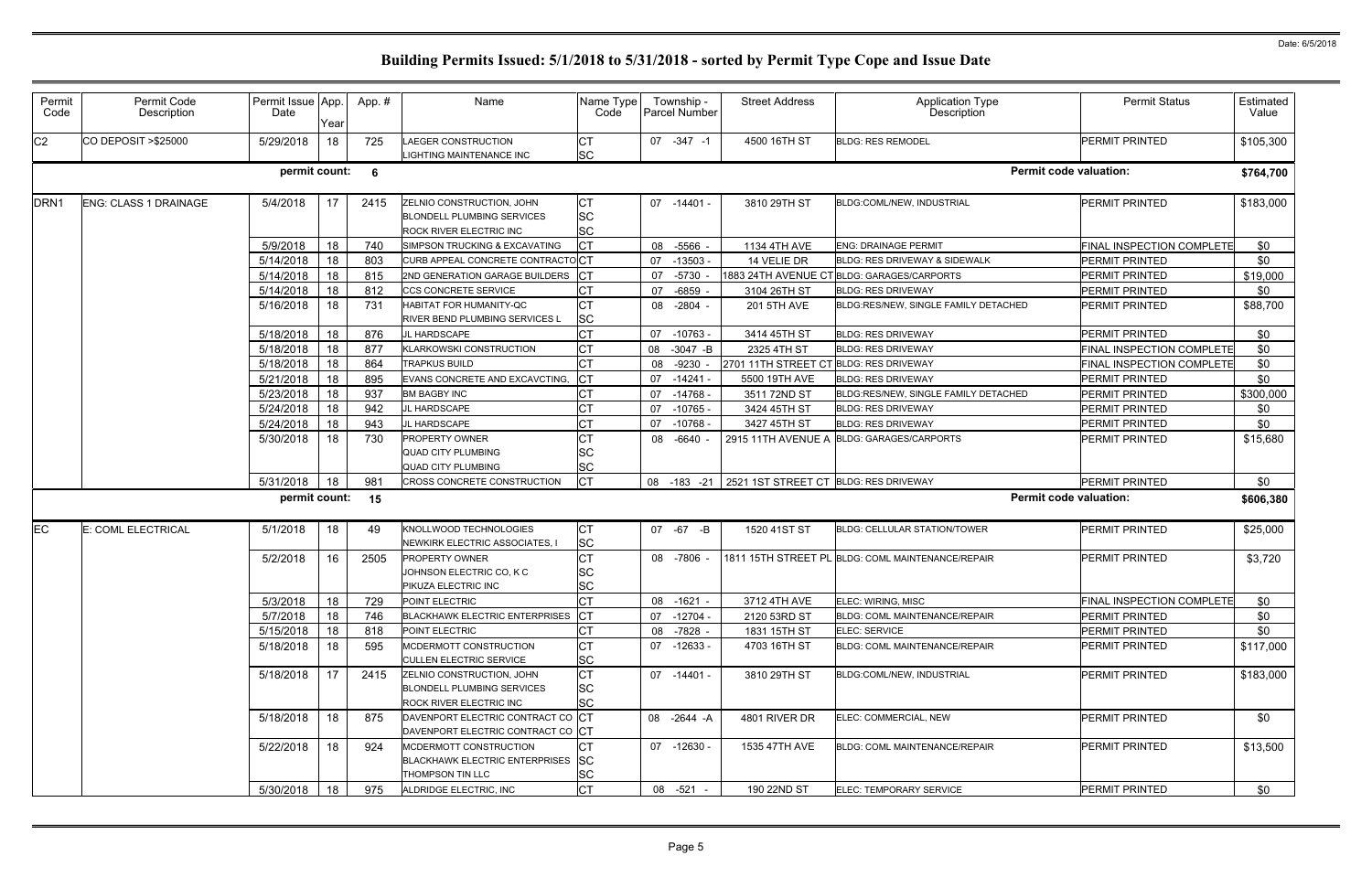| Permit<br>Code | Permit Code<br>Description | Permit Issue App.<br>Date | Year | App. #                  | Name                                                                                                                              | Name Type<br>Code                   | Township -<br><b>Parcel Number</b> | <b>Street Address</b>                  | <b>Application Type</b><br>Description                      | <b>Permit Status</b>      | Estimated<br>Value |
|----------------|----------------------------|---------------------------|------|-------------------------|-----------------------------------------------------------------------------------------------------------------------------------|-------------------------------------|------------------------------------|----------------------------------------|-------------------------------------------------------------|---------------------------|--------------------|
|                |                            | permit count:             |      | 10                      |                                                                                                                                   |                                     |                                    |                                        | <b>Permit code valuation:</b>                               |                           | \$342,220          |
| ECD1           | E: CD ELECTRICAL           | 5/10/2018                 | 18   | 785                     | BLACKHAWK ELECTRIC ENTERPRISES CT                                                                                                 |                                     | 08 -6117 -A                        | 1580 34TH AVE                          | <b>ELEC: REWIRE</b>                                         | PERMIT PRINTED            | \$0                |
|                |                            | permit count:             |      |                         |                                                                                                                                   |                                     |                                    |                                        | <b>Permit code valuation:</b>                               |                           | \$0                |
| <b>ENA</b>     | <b>B: RES SIDEWALK</b>     | 5/14/2018                 | 18   | 803                     | CURB APPEAL CONCRETE CONTRACTOCT                                                                                                  |                                     | 07 -13503                          | 14 VELIE DR                            | BLDG: RES DRIVEWAY & SIDEWALK                               | <b>PERMIT PRINTED</b>     | \$0                |
|                |                            | 5/17/2018                 | 18   | 855                     | <b>GIBBY CONCRETE CONSTRUCTION</b>                                                                                                | <b>ICT</b>                          | 07 -9020                           | 3807 22ND AVE                          | <b>BLDG: RES DRIVEWAY</b>                                   | <b>PERMIT PRINTED</b>     | \$0                |
|                |                            | permit count:             |      | $\overline{\mathbf{2}}$ |                                                                                                                                   |                                     |                                    |                                        | <b>Permit code valuation:</b>                               |                           | \$0                |
| <b>ENB</b>     | <b>B: RES DRIVEWAY</b>     | 5/14/2018                 | 18   | 803                     | CURB APPEAL CONCRETE CONTRACTOCT                                                                                                  |                                     | 07<br>$-13503$                     | 14 VELIE DR                            | BLDG: RES DRIVEWAY & SIDEWALK                               | PERMIT PRINTED            | \$0                |
|                |                            | 5/14/2018                 | 18   | 812                     | <b>CCS CONCRETE SERVICE</b>                                                                                                       | <b>CT</b>                           | -6859<br>07                        | 3104 26TH ST                           | <b>BLDG: RES DRIVEWAY</b>                                   | PERMIT PRINTED            | \$0                |
|                |                            | 5/17/2018                 | 18   | 855                     | GIBBY CONCRETE CONSTRUCTION                                                                                                       | <b>CT</b>                           | $-9020$<br>07                      | 3807 22ND AVE                          | <b>BLDG: RES DRIVEWAY</b>                                   | PERMIT PRINTED            | \$0                |
|                |                            | 5/18/2018                 | 18   | 876                     | JL HARDSCAPE                                                                                                                      | <b>CT</b>                           | 07<br>-10763                       | 3414 45TH ST                           | <b>BLDG: RES DRIVEWAY</b>                                   | <b>PERMIT PRINTED</b>     | \$0                |
|                |                            | 5/18/2018                 | 18   | 864                     | <b>TRAPKUS BUILD</b>                                                                                                              | <b>CT</b>                           | -9230<br>08                        | 2701 11TH STREET CT BLDG: RES DRIVEWAY |                                                             | <b>PERMIT PRINTED</b>     | \$0                |
|                |                            | 5/21/2018                 | 18   | 895                     | EVANS CONCRETE AND EXCAVCTING,                                                                                                    | <b>ICT</b>                          | 07 -14241                          | 5500 19TH AVE                          | <b>BLDG: RES DRIVEWAY</b>                                   | PERMIT PRINTED            | \$0                |
|                |                            | 5/24/2018                 | 18   | 942                     | JL HARDSCAPE                                                                                                                      | СT                                  | 07 -10765                          | 3424 45TH ST                           | <b>BLDG: RES DRIVEWAY</b>                                   | PERMIT PRINTED            | \$0                |
|                |                            | 5/24/2018                 | 18   | 943                     | <b>IL HARDSCAPE</b>                                                                                                               | <b>CT</b>                           | $-10768$<br>07                     | 3427 45TH ST                           | <b>BLDG: RES DRIVEWAY</b>                                   | <b>PERMIT PRINTED</b>     | \$0                |
|                |                            | 5/31/2018                 | 18   | 981                     | CROSS CONCRETE CONSTRUCTION                                                                                                       | <b>ICT</b>                          | 08 -183 -21                        | 2521 1ST STREET CT BLDG: RES DRIVEWAY  |                                                             | PERMIT PRINTED            | \$0                |
|                |                            | permit count:             |      | 9                       |                                                                                                                                   |                                     |                                    |                                        | <b>Permit code valuation:</b>                               |                           | \$0                |
| <b>ENC</b>     | <b>B: COML SIDEWALK</b>    | 5/14/2018                 | 18   | 811                     | REITZ CONSTRUCTION INC                                                                                                            | CT                                  | $07 - 11815$                       | 1610 39TH AVE                          | <b>BLDG: COML DRIVEWAY</b>                                  | <b>PERMIT PRINTED</b>     | \$0                |
|                |                            | permit count:             |      | -1                      |                                                                                                                                   |                                     |                                    |                                        | <b>Permit code valuation:</b>                               |                           | \$0                |
| <b>END</b>     | <b>B: COML DRIVEWAY</b>    | 5/14/2018                 | 18   | 811                     | REITZ CONSTRUCTION INC                                                                                                            | CT                                  | $07 - 11815$                       | 1610 39TH AVE                          | <b>BLDG: COML DRIVEWAY</b>                                  | <b>PERMIT PRINTED</b>     | \$0                |
|                |                            | permit count:             |      | -1                      |                                                                                                                                   |                                     |                                    |                                        | <b>Permit code valuation:</b>                               |                           | \$0                |
| <b>ER</b>      | <b>E: RES ELECTRICAL</b>   | 5/1/2018                  | 18   | 707                     | ROCK RIVER ELECTRIC INC                                                                                                           | <b>CT</b>                           | 08 -3158 -                         | 1832 3RD ST                            | ELEC: REPAIR                                                | FINAL INSPECTION COMPLETE | \$0                |
|                |                            | 5/1/2018                  | 18   | 695                     | <b>MARKIN ELECTRIC</b>                                                                                                            | <b>CT</b>                           | 08 -6420                           | 813 17TH AVE                           | ELEC: REPAIR                                                | FINAL INSPECTION COMPLETE | \$0                |
|                |                            | 5/2/2018                  | 18   | 712                     | PIKUZA ELECTRIC INC                                                                                                               | <b>CT</b>                           | 07 -9841                           | 3723 16TH ST                           | ELEC: SERVICE                                               | FINAL INSPECTION COMPLETE | \$0                |
|                |                            | 5/2/2018                  | 18   | 410                     | BARRON ROOFING & HOME IMPROVIN CT<br>THADDEUS H ELECTRIC INC                                                                      | <b>SC</b>                           | 08 -5780 -                         | 1211 7TH AVE                           | BLDG: RES MAINTENANCE/REPAIR                                | PERMIT PRINTED            | \$7,300            |
|                |                            | 5/2/2018                  | 18   | 713                     | PIKUZA ELECTRIC INC                                                                                                               | <b>CT</b>                           | 08 -6647 -                         | 2945 11TH AVENUE A ELEC: SERVICE       |                                                             | PERMIT PRINTED            | \$0                |
|                |                            | 5/7/2018                  | 18   | 485                     | <b>ROCK RIVER ELECTRIC INC</b><br>PETERSEN PLUMBING AND HEATING<br>PETERSEN PLUMBING AND HEATING<br>PETERSEN PLUMBING AND HEATING | СT<br>SC<br>SC<br><b>SC</b>         | 07 - 6273 -                        | 2406 47TH ST                           | <b>BLDG: RES MAINTENANCE/REPAIR</b>                         | <b>PERMIT PRINTED</b>     | \$86,382           |
|                |                            | 5/7/2018                  | 18   | 744                     | <b>QUALITY ELECTRIC</b>                                                                                                           | <b>CT</b>                           | 07 -6680                           | 1318 39TH ST                           | <b>ELEC: SERVICE</b>                                        | FINAL INSPECTION COMPLETE | \$0                |
|                |                            | 5/7/2018                  | 18   | 745                     | ELECTRIC DOCTOR SERVICE LLC                                                                                                       | <b>CT</b>                           | 08 -7698                           | 1622 11TH ST                           | ELEC: SERVICE                                               | FINAL INSPECTION COMPLETE | \$0                |
|                |                            | 5/8/2018                  | 18   | 759                     | KOEHLER ELECTRIC INC, J W                                                                                                         | <b>CT</b>                           | 08 -4130 -                         | 1729 14TH AVE                          | ELEC: SERVICE                                               | PERMIT PRINTED            | \$0                |
|                |                            | 5/8/2018                  | 18   | 761                     | PROPERTY OWNER                                                                                                                    | <b>CT</b>                           | 08 -9148                           | 511 50TH STREET PL ELEC: SERVICE       |                                                             | FINAL INSPECTION COMPLETE | \$0                |
|                |                            | 5/9/2018                  | 18   | 764                     | SUMMIT ELECTRIC LLC                                                                                                               | <b>CT</b>                           | 08 -6353 -                         | 714 25TH ST                            | ELEC: SERVICE                                               | FINAL INSPECTION COMPLETE | \$0                |
|                |                            | 5/17/2018                 | 18   | 540                     | HAZELWOOD HOMES INC<br><b>DEMARLIE MAINTENANCE</b><br>VANOPDORP ELECTRIC INC.                                                     | <b>CT</b><br><b>SC</b><br><b>SC</b> | 07 -14957 -                        | 4201 33RD AVE                          | BLDG:RES/NEW, SINGLE FAMILY ATTD (TOWNHOUSE)                | <b>PERMIT PRINTED</b>     | \$250,000          |
|                |                            | 5/17/2018                 | 18   | 541                     | <b>HAZELWOOD HOMES INC</b>                                                                                                        | <b>CT</b>                           | 07 -14958 -                        | 4203 33RD AVE                          | BLDG:RES/NEW, SINGLE FAMILY ATTD (TOWNHOUSE) PERMIT PRINTED |                           | \$250,000          |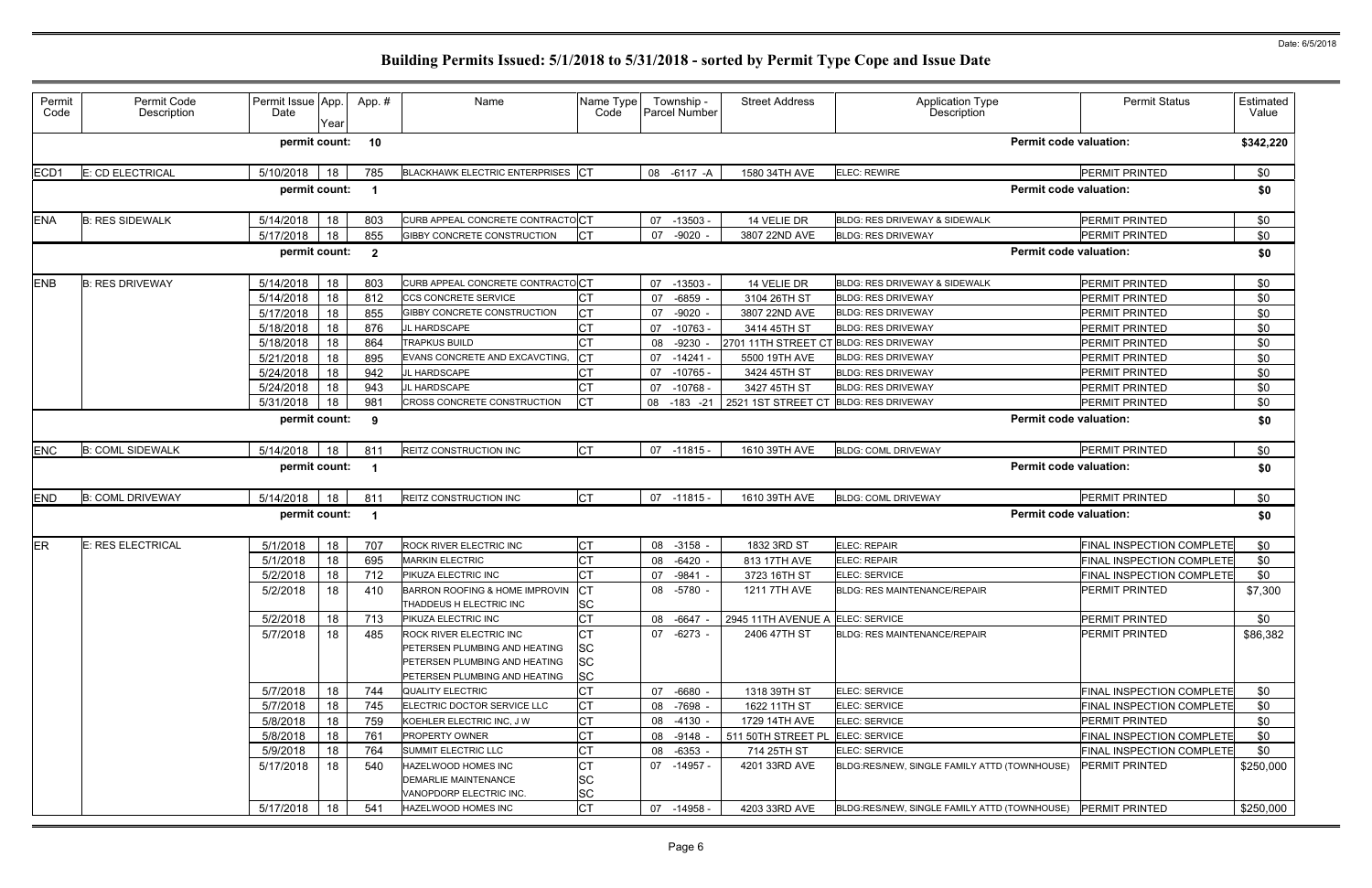|                               | <b>Permit Status</b>      | <b>Estimated</b><br>Value |
|-------------------------------|---------------------------|---------------------------|
| (TOWNHOUSE)                   | <b>PERMIT PRINTED</b>     | \$250,000                 |
|                               | PERMIT PRINTED            | \$0                       |
|                               | <b>PERMIT PRINTED</b>     | \$3,000                   |
|                               |                           |                           |
| (TOWNHOUSE)                   | <b>PERMIT PRINTED</b>     | \$101,550                 |
| (TOWNHOUSE)                   | PERMIT PRINTED            | \$101,550                 |
| (TOWNHOUSE)                   | PERMIT PRINTED            | \$101,550                 |
| (TOWNHOUSE)                   | <b>PERMIT PRINTED</b>     | \$0                       |
|                               | PERMIT PRINTED            | \$1,000                   |
|                               | <b>PERMIT PRINTED</b>     | \$12,800                  |
|                               | PERMIT PRINTED            | \$0                       |
|                               | FINAL INSPECTION COMPLETE | \$0                       |
|                               | <b>PERMIT PRINTED</b>     | \$45,700                  |
|                               |                           |                           |
| <b>Permit code valuation:</b> |                           | \$960,832                 |
|                               | PERMIT PRINTED            | \$491,200                 |
| <b>Permit code valuation:</b> |                           | \$491,200                 |
|                               | PFRMIT PRINTFD            | \$5,748,000               |
| <b>Permit code valuation:</b> |                           | \$5,748,000               |
|                               | PERMIT PRINTED            | \$0                       |
|                               | PERMIT PRINTED            | \$0                       |
|                               | PERMIT PRINTED            | \$0                       |
|                               |                           |                           |

| Permit<br>Code   | Permit Code<br>Description      | Permit Issue App.<br>Date | Year | App.#                   | Name                                                    | Name Type<br>Code |    | Township -<br>Parcel Number | <b>Street Address</b>                  | Application Type<br>Description                                  | <b>Permit Status</b>      | Estimated<br>Value |
|------------------|---------------------------------|---------------------------|------|-------------------------|---------------------------------------------------------|-------------------|----|-----------------------------|----------------------------------------|------------------------------------------------------------------|---------------------------|--------------------|
| <b>ER</b>        | E: RES ELECTRICAL               | 5/17/2018                 | 18   | 541                     | <b>DEMARLIE MAINTENANCE</b><br>VANOPDORP ELECTRIC INC.  | SC<br><b>SC</b>   |    | 07 -14958 -                 | 4203 33RD AVE                          | BLDG:RES/NEW, SINGLE FAMILY ATTD (TOWNHOUSE)                     | PERMIT PRINTED            | \$250,000          |
|                  |                                 | 5/17/2018                 | 18   | 838                     | <b>ROCK RIVER ELECTRIC INC</b>                          | <b>CT</b>         | 07 | -7655                       | 0 AVENUE OF THE CIT ELEC: WIRING, MISC |                                                                  | PERMIT PRINTED            | \$0                |
|                  |                                 | 5/17/2018                 | 18   | 709                     | <b>PROPERTY OWNER</b>                                   | <b>CT</b>         |    | 08 -8942 -                  | 2124 7TH ST                            | <b>BLDG: RES MAINTENANCE/REPAIR</b>                              | PERMIT PRINTED            | \$3,000            |
|                  |                                 |                           |      |                         | SUMMIT ELECTRIC LLC                                     | SC                |    |                             |                                        |                                                                  |                           |                    |
|                  |                                 | 5/18/2018                 | 18   | 626                     | <b>TRAPKUS BUILD</b>                                    |                   |    | 07 -37 -                    |                                        | 1415 51ST STREET DR BLDG:RES/NEW, SINGLE FAMILY ATTD (TOWNHOUSE) | PERMIT PRINTED            | \$101,550          |
|                  |                                 |                           |      |                         | <b>DEMARLIE MAINTENANCE</b><br><b>CAMPBELL ELECTRIC</b> | <b>SC</b>         |    |                             |                                        |                                                                  |                           |                    |
|                  |                                 | 5/18/2018                 | 18   | 629                     | <b>TRAPKUS BUILD</b>                                    | SC<br><b>CT</b>   |    |                             |                                        | 1417 51ST STREET DR BLDG:RES/NEW, SINGLE FAMILY ATTD (TOWNHOUSE) | PERMIT PRINTED            | \$101,550          |
|                  |                                 |                           |      |                         | <b>DEMARLIE MAINTENANCE</b>                             | SC                |    | $07 - 37 -$                 |                                        |                                                                  |                           |                    |
|                  |                                 |                           |      |                         | <b>CAMPBELL ELECTRIC</b>                                | SC                |    |                             |                                        |                                                                  |                           |                    |
|                  |                                 | 5/18/2018                 | 18   | 627                     | <b>TRAPKUS BUILD</b>                                    | <b>CT</b>         |    | 07 -37 -                    |                                        | 1419 51ST STREET DR BLDG:RES/NEW, SINGLE FAMILY ATTD (TOWNHOUSE) | <b>PERMIT PRINTED</b>     | \$101,550          |
|                  |                                 |                           |      |                         | <b>DEMARLIE MAINTENANCE</b>                             | SC                |    |                             |                                        |                                                                  |                           |                    |
|                  |                                 |                           |      |                         | <b>CAMPBELL ELECTRIC</b>                                | SC                |    |                             |                                        |                                                                  |                           |                    |
|                  |                                 | 5/18/2018                 | 18   | 631                     | <b>TRAPKUS BUILD</b>                                    | <b>CT</b>         |    | $07 -37 -$                  |                                        | 1421 51ST STREET DR BLDG:RES/NEW, SINGLE FAMILY ATTD (TOWNHOUSE) | PERMIT PRINTED            | \$0                |
|                  |                                 |                           |      |                         | <b>DEMARLIE MAINTENANCE</b>                             | SC                |    |                             |                                        |                                                                  |                           |                    |
|                  |                                 |                           |      |                         | <b>CAMPBELL ELECTRIC</b>                                | SC                |    |                             |                                        |                                                                  |                           |                    |
|                  |                                 | 5/21/2018                 | 18   | 830                     | <b>PROPERTY OWNER</b>                                   | СT                |    | 08 -1227 -                  | 1537 12TH AVE                          | <b>BLDG: RES MAINTENANCE/REPAIR</b>                              | PERMIT PRINTED            | \$1,000            |
|                  |                                 |                           |      |                         | TRI-CITY ELECTRIC COMPANY                               | <b>SC</b>         |    |                             |                                        |                                                                  |                           |                    |
|                  |                                 | 5/21/2018                 | 18   | 883                     | <b>PROPERTY OWNER</b>                                   | CТ                |    | 08 -5217 -                  | 1215 4TH ST                            | <b>BLDG: RES REMODEL</b>                                         | <b>PERMIT PRINTED</b>     | \$12,800           |
|                  |                                 |                           |      |                         | ADVANTAGE ELCTRL SERVICES INC                           | SC                |    |                             |                                        |                                                                  |                           |                    |
|                  |                                 | 5/22/2018                 | 18   | 920                     | H A ELECTRIC COMPANY                                    | СT                |    | 07 -535 -23                 | 2929 13TH AVE                          | ELEC: SERVICE                                                    | PERMIT PRINTED            | \$0                |
|                  |                                 | 5/23/2018                 | 18   | 939                     | POINT ELECTRIC                                          |                   |    | 07 -2367 -                  | 2450 30TH ST                           | ELEC: SERVICE                                                    | FINAL INSPECTION COMPLETE | \$0                |
|                  |                                 | 5/30/2018                 | 18   | 831                     | <b>TAYMAK CONSTRUCTION</b>                              |                   |    | 07 -2806 -                  | 3418 8TH ST                            | <b>BLDG: RES REMODEL</b>                                         | PERMIT PRINTED            | \$45,700           |
|                  |                                 |                           |      |                         | <b>ERICKSON PLUMBING</b>                                | SC                |    |                             |                                        |                                                                  |                           |                    |
|                  |                                 |                           |      |                         | ADVANTAGE ELCTRL SERVICES INC                           | SC                |    |                             |                                        |                                                                  |                           |                    |
|                  |                                 |                           |      |                         | <b>BITLER HEATING</b>                                   | <b>SC</b>         |    |                             |                                        |                                                                  |                           |                    |
|                  |                                 | permit count:             |      | 24                      |                                                         |                   |    |                             |                                        | <b>Permit code valuation:</b>                                    |                           | \$960,832          |
| EXC <sub>1</sub> | <b>ENG: EZ CLASS 1 DRAINAGE</b> | 5/1/2018                  | 18   | 433                     | GEORGE H PASTOR & SONS, INC                             | IСТ               |    | 07 -344 -9                  | 4600 16TH ST                           | <b>BLDG: COML REMODEL</b>                                        | PERMIT PRINTED            | \$491,200          |
|                  |                                 |                           |      |                         | LAKEWOOD ELECTRIC AND GENERATO SC                       |                   |    |                             |                                        |                                                                  |                           |                    |
|                  |                                 |                           |      |                         | DOUG'S HEATING & AIR COND                               | <b>SC</b>         |    |                             |                                        |                                                                  |                           |                    |
|                  |                                 |                           |      |                         | <b>BLONDELL PLUMBING SERVICES</b>                       | <b>SC</b>         |    |                             |                                        |                                                                  |                           |                    |
|                  |                                 |                           |      |                         | <b>EWERT PLUMBING</b>                                   | <b>SC</b>         |    |                             |                                        |                                                                  |                           |                    |
|                  |                                 | permit count:             |      | $\overline{1}$          |                                                         |                   |    |                             |                                        | <b>Permit code valuation:</b>                                    |                           | \$491,200          |
| <b>EZC</b>       | E: EZ/COML, ELECTRICAL          | 5/21/2018                 | 18   | 258                     | <b>RUSSELL CONSTRUCTION</b>                             | ЮI                |    | 08 -531 -                   | 2500 RIVER DR                          | BLDG:MISC/OTHER NON-RESIDENTIAL                                  | <b>PERMIT PRINTED</b>     | \$5,748,000        |
|                  |                                 |                           |      |                         | TRI-CITY ELECTRIC COMPANY                               | <b>SC</b>         |    |                             |                                        |                                                                  |                           |                    |
|                  |                                 |                           |      |                         | RYAN AND ASSOCIATES, INC                                | <b>SC</b>         |    |                             |                                        |                                                                  |                           |                    |
|                  |                                 |                           |      |                         | RYAN AND ASSOCIATES, INC                                | <b>SC</b>         |    |                             |                                        |                                                                  |                           |                    |
|                  |                                 | permit count:             |      | $\overline{\mathbf{1}}$ |                                                         |                   |    |                             |                                        | <b>Permit code valuation:</b>                                    |                           | \$5,748,000        |
| <b>MC</b>        | M: COML MECHANICAL              | 5/1/2018                  | 18   | 700                     | BRADY COMPANY, J L                                      | <sub>CT</sub>     |    | 07 -12837 -                 | 1310 36TH AVE                          | HTG: FURNACE/AC, REPLACE                                         | PERMIT PRINTED            | \$0                |
|                  |                                 |                           |      |                         | <b>FIREPLACES PLUS</b>                                  | C <sub>1</sub>    |    |                             |                                        |                                                                  |                           |                    |
|                  |                                 | 5/14/2018                 | 18   | 805                     | <b>MBR INC</b>                                          |                   |    | 07 -191 -1                  | 3925 16TH ST                           | HTG: ROOFTOP UNIT, REPLACE                                       | PERMIT PRINTED            | \$0                |
|                  |                                 | 5/15/2018                 | 18   | 817                     | NORTHWEST MECHANICAL INC                                | <b>CT</b>         |    | 08 -5418 -                  | 1601 RIVER DR                          | HTG: OTHER, INSTALL/REPLACE                                      | PERMIT PRINTED            | \$0                |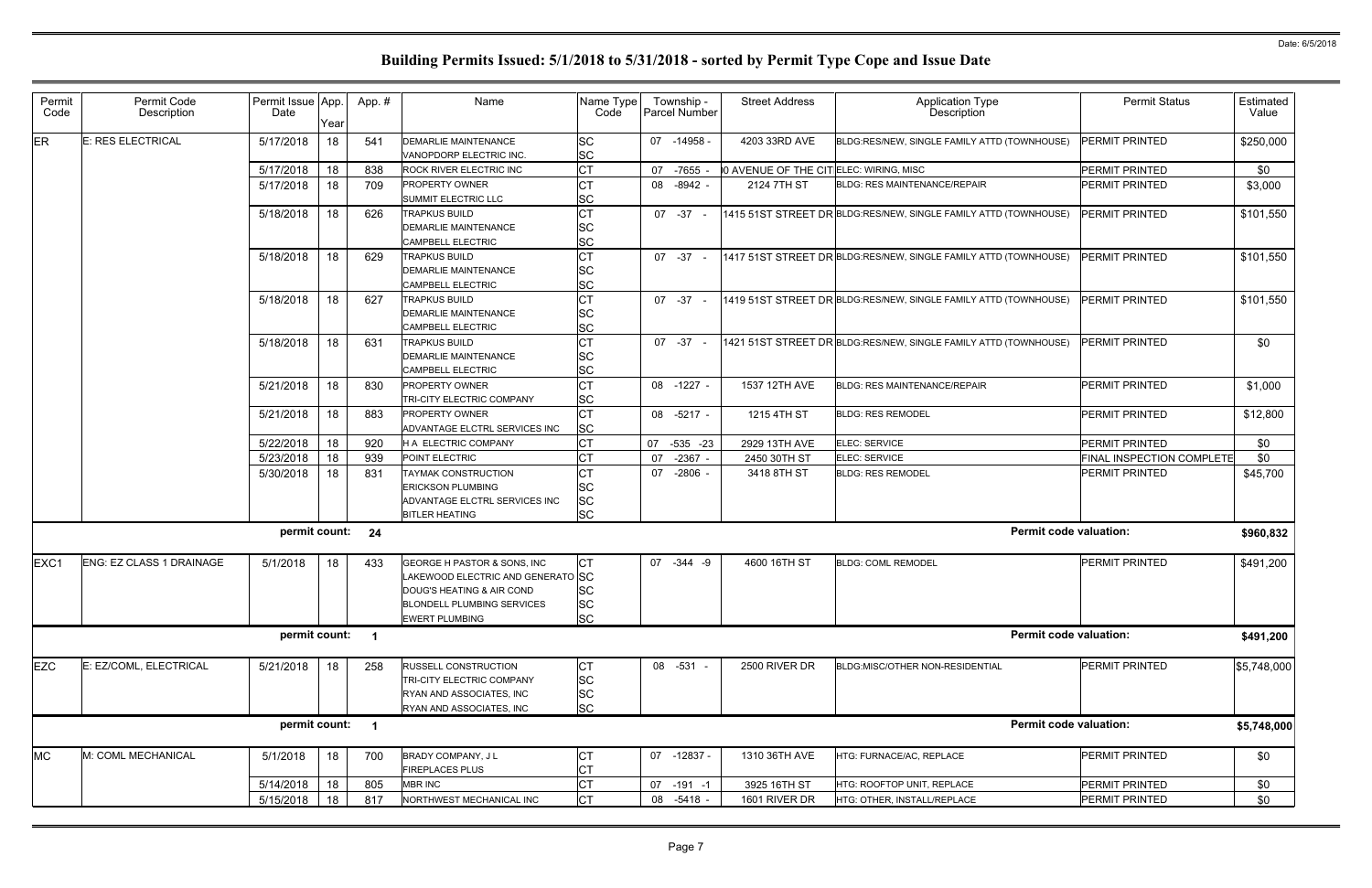|                               | <b>Permit Status</b>             | Estimated<br>Value |
|-------------------------------|----------------------------------|--------------------|
|                               | <b>PERMIT PRINTED</b>            | \$0                |
|                               | PERMIT PRINTED                   | \$0                |
|                               | PFRMIT PRINTFD                   | \$13,500           |
|                               | PERMIT PRINTED                   | \$689,000          |
|                               | PERMIT PRINTED                   | \$0                |
| <b>Permit code valuation:</b> |                                  | \$702,500          |
|                               | PERMIT PRINTED                   | \$0                |
|                               | PERMIT PRINTED                   | \$0                |
|                               | PERMIT PRINTED                   | \$0                |
|                               | <b>PERMIT PRINTED</b>            | \$0                |
|                               | PERMIT PRINTED                   | \$0                |
|                               | PERMIT PRINTED                   | \$0                |
|                               | PERMIT PRINTED                   | \$0                |
|                               | PERMIT PRINTED                   | \$0                |
|                               | <b>PERMIT PRINTED</b>            | \$0                |
|                               | <b>PERMIT PRINTED</b>            | \$0                |
|                               | PERMIT PRINTED                   | \$0                |
|                               | PERMIT PRINTED                   | \$0                |
|                               | <b>PERMIT PRINTED</b>            | \$0                |
|                               | PERMIT PRINTED<br>PERMIT PRINTED | \$0<br>\$0         |
|                               | <b>PERMIT PRINTED</b>            | \$0                |
|                               | <b>PERMIT PRINTED</b>            | \$0                |
|                               | <b>PERMIT PRINTED</b>            | \$0                |
|                               | <b>PERMIT PRINTED</b>            | \$0                |
|                               | PERMIT PRINTED                   | \$0                |
|                               | PERMIT PRINTED                   | \$0                |
|                               | PERMIT PRINTED                   | \$0                |
|                               | PERMIT PRINTED                   | \$0                |
|                               | PERMIT PRINTED                   | \$0                |
|                               | PERMIT PRINTED                   | \$0                |
|                               | <b>PERMIT PRINTED</b>            | \$0                |
|                               | PERMIT PRINTED                   | \$0                |
|                               | PERMIT PRINTED                   | \$0                |
|                               | FINAL INSPECTION COMPLETE        | \$0                |
|                               | PERMIT PRINTED                   | \$0                |
|                               | PERMIT PRINTED                   | \$0                |
|                               | PERMIT PRINTED                   | \$0                |
|                               | PERMIT PRINTED                   | \$0                |

| Permit<br>Code | Permit Code<br>Description | Permit Issue App.<br>Date | Year     | App. #     | Name                                             | Name Type<br>Code | Township -<br>Parcel Number | <b>Street Address</b>        | <b>Application Type</b><br>Description                           | <b>Permit Status</b>                           | Estimated<br>Value |
|----------------|----------------------------|---------------------------|----------|------------|--------------------------------------------------|-------------------|-----------------------------|------------------------------|------------------------------------------------------------------|------------------------------------------------|--------------------|
| <b>MC</b>      | M: COML MECHANICAL         | 5/17/2018                 | 18       | 861        | <b>BRADY COMPANY, JL</b>                         |                   | 08 -8919                    | 550 30TH AVE                 | HTG: BOILER/FURNACE, REPLACE                                     | <b>PERMIT PRINTED</b>                          | \$0                |
|                |                            | 5/24/2018                 | 18       | 941        | HEATCO SERVICE COMPANY                           | Iст               | $-249 -$<br>07              | 3425 60TH ST                 | HTG: GEOTHERMAL, NEW                                             | PERMIT PRINTED                                 | \$0                |
|                |                            | 5/30/2018                 | 18       | 924        | MCDERMOTT CONSTRUCTION                           | СT                | 07 -12630 -                 | 1535 47TH AVE                | <b>BLDG: COML MAINTENANCE/REPAIR</b>                             | <b>PERMIT PRINTED</b>                          | \$13,500           |
|                |                            |                           |          |            | <b>BLACKHAWK ELECTRIC ENTERPRISES</b>            | <b>SC</b>         |                             |                              |                                                                  |                                                |                    |
|                |                            |                           |          |            | <b>THOMPSON TIN LLC</b>                          | <b>SC</b>         |                             |                              |                                                                  |                                                |                    |
|                |                            | 5/30/2018                 | 18       | -81        | DAXON CONSTRUCTION INC.                          | Iст               | 07 -397 -8                  | 4005 7TH ST                  | <b>BLDG: MISC STRUCTURE</b>                                      | <b>PERMIT PRINTED</b>                          | \$689,000          |
|                |                            |                           |          |            | ART-O-LITE ELECTRIC CO                           | <b>SC</b>         |                             |                              |                                                                  |                                                |                    |
|                |                            |                           |          |            | <b>BRADY COMPANY, JL</b>                         | <b>SC</b>         |                             |                              |                                                                  |                                                |                    |
|                |                            |                           |          |            | BRADY COMPANY, J L                               | <b>SC</b>         |                             |                              |                                                                  |                                                |                    |
|                |                            | 5/30/2018                 | 18       | 973        | <b>TOTAL MAINTENANCE INC</b>                     | Iст               | 08 -4723 -                  | 3635 4TH AVE                 | HTG: OTHER, INSTALL/REPLACE                                      | <b>PERMIT PRINTED</b>                          | \$0                |
|                |                            | permit count:             |          | 8          |                                                  |                   |                             |                              |                                                                  | <b>Permit code valuation:</b>                  | \$702,500          |
| <b>MR</b>      | M: RES MECHANICAL          | 5/1/2018                  | 18       | 698        | WATSON PLUMBING AND MECHANICAL CT                |                   | 07 -926 -                   | 3606 19TH AVE                | HTG: FURNACE/AC, REPLACE                                         | <b>PERMIT PRINTED</b>                          | \$0                |
|                |                            | 5/2/2018                  | 18       | 721        | <b>CRAWFORD HEATING &amp; COOLING</b>            |                   | 07 -1816 -                  | 1659 33RD ST                 | HTG: FURNACE/AC, REPLACE                                         | PERMIT PRINTED                                 | \$0                |
|                |                            | 5/3/2018                  | 18       | 735        | JOHNSON HEATING & A/C INC                        | <b>CT</b>         | 07 -1770 -                  | 1835 34TH ST                 | HTG: AIR CONDITIONING, REPLACE                                   | <b>PERMIT PRINTED</b>                          | \$0                |
|                |                            | 5/3/2018                  | 18       | 736        | CRAWFORD HEATING & COOLING                       | <b>CT</b>         | -4413<br>08                 | 1518 MAPLE LN                | HTG: FURNACE/AC, REPLACE                                         | <b>PERMIT PRINTED</b>                          | \$0                |
|                |                            | 5/4/2018                  | 18       | 741        | CRAWFORD HEATING & COOLING                       | <b>CT</b>         | -8980<br>08                 | 2426 2ND ST                  | HTG: FURNACE/AC, REPLACE                                         | <b>PERMIT PRINTED</b>                          | \$0                |
|                |                            | 5/9/2018                  | 18       | 768        | TOTAL MAINTENANCE INC                            |                   | 07 -11024                   | 4703 18TH AVENUE C           | HTG: FURNACE/AC, REPLACE                                         | <b>PERMIT PRINTED</b>                          | \$0                |
|                |                            | 5/9/2018                  | 18       | 769        | J.L. BRADY COMPANY                               | СT                | 07 -7851                    |                              | 2714 30TH STREET CT HTG: FURNACE/AC, REPLACE                     | <b>PERMIT PRINTED</b>                          | \$0                |
|                |                            | 5/9/2018                  | 18       | 770        | J.L. BRADY COMPANY                               |                   | 07 -871 -1                  | 2609 43RD ST                 | HTG: FURNACE/AC, REPLACE                                         | <b>PERMIT PRINTED</b>                          | \$0                |
|                |                            | 5/9/2018                  | 18       | 766        | FREED HEATING & AC                               |                   | $-3323$<br>08               | 1925 23RD STREET A           | HTG: AIR CONDITIONING, REPLACE                                   | <b>PERMIT PRINTED</b>                          | \$0                |
|                |                            | 5/9/2018                  | 18       | 781        | J.L. BRADY COMPANY                               |                   | 08 -6461 -76                | 3314 14TH ST                 | HTG: FURNACE/AC, REPLACE                                         | <b>PERMIT PRINTED</b>                          | \$0                |
|                |                            | 5/9/2018                  | 18       | 780        | KALE HEATING & AC                                | <b>CT</b>         | 08 -9203 -3                 | 2809 4TH ST                  | HTG: FURNACE/AC, REPLACE                                         | PERMIT PRINTED                                 | \$0                |
|                |                            | 5/14/2018                 | 18       | 804        | FREED HEATING & AC                               | IСТ               | 07<br>-14245 -              |                              | 5401 20TH AVENUE CT HTG: FURNACE/AC, REPLACE                     | PERMIT PRINTED                                 | \$0                |
|                |                            | 5/14/2018                 | 18       | 809        | <b>SCHEBLER COMPANY</b>                          |                   | 07 -7763                    |                              | 3759 40TH STREET PL HTG: AIR CONDITIONING, REPLACE               | <b>PERMIT PRINTED</b>                          | \$0                |
|                |                            | 5/14/2018                 | 18       | 808        | TOTAL MAINTENANCE INC                            |                   | -9506<br>07                 | 3418 49TH ST                 | HTG: FURNACE/AC, REPLACE                                         | <b>PERMIT PRINTED</b>                          | \$0                |
|                |                            | 5/14/2018                 | 18       | 806        | TOTAL MAINTENANCE INC                            |                   | 08 -305 -B                  | 2662 12TH ST                 | HTG: AIR CONDITIONING, REPLACE                                   | <b>PERMIT PRINTED</b>                          | \$0                |
|                |                            | 5/15/2018                 | 18       | 819        | O'DELLS HEATING AND AC                           |                   | 08 -1868                    |                              | 1916 11TH AVENUE A HTG: AIR CONDITIONING, REPLACE                | <b>PERMIT PRINTED</b>                          | \$0                |
|                |                            | 5/17/2018                 | 18       | 856        | CRAWFORD HEATING & COOLING                       | СT                | 07 -12090                   |                              | 3514 56TH STREET PL HTG: FURNACE/AC, REPLACE                     | <b>PERMIT PRINTED</b>                          | \$0                |
|                |                            | 5/17/2018                 | 18       | 850        | KALE HEATING & AC                                | IСT               | 07<br>-12925                |                              | 3414 14TH STREET A HTG: FURNACE/AC, REPLACE                      | <b>PERMIT PRINTED</b>                          | \$0                |
|                |                            | 5/17/2018                 | 18       | 860        | BRADY COMPANY, J L                               |                   | 07 -13478 -                 | 3618 74TH ST                 | HTG: FURNACE/AC, REPLACE                                         | <b>PERMIT PRINTED</b><br><b>PERMIT PRINTED</b> | \$0                |
|                |                            | 5/17/2018<br>5/17/2018    | 18       | 848<br>849 | JK PLUMBING AND HEATING LLC<br>KALE HEATING & AC |                   | 07 -2036 -<br>07 -570 -2    | 2363 31ST ST<br>1808 36TH ST | HTG: AIR CONDITIONING, REPLACE<br>HTG: AIR CONDITIONING, REPLACE | <b>PERMIT PRINTED</b>                          | \$0                |
|                |                            | 5/18/2018                 | 18<br>18 | 873        | <b>FAMILY HEATING &amp; COOLING</b>              |                   | 07 -5648 -                  | 2319 45TH ST                 | HTG: FURNACE/AC, REPLACE                                         | <b>PERMIT PRINTED</b>                          | \$0<br>\$0         |
|                |                            | 5/18/2018                 | 18       | 871        | <b>CRAWFORD COMPANY</b>                          | <b>CT</b>         | 08 -5178 -                  | 1141 15TH ST                 | HTG: FURNACE/AC, REPLACE                                         | <b>PERMIT PRINTED</b>                          | \$0                |
|                |                            | 5/18/2018                 | 18       | 872        | <b>FAMILY HEATING &amp; COOLING</b>              | IСТ               | 08 -6817 -15                | 1019 24TH ST                 | HTG: FURNACE/AC, REPLACE                                         | <b>PERMIT PRINTED</b>                          | \$0                |
|                |                            | 5/21/2018                 | 18       | 887        | TOTAL MAINTENANCE INC                            | <b>CT</b>         | 07 -1196 -                  | 2960 15TH AVE                | HTG: AIR CONDITIONING, REPLACE                                   | <b>PERMIT PRINTED</b>                          | \$0                |
|                |                            | 5/21/2018                 | 18       | 889        | KALE HEATING & AC                                | <b>CT</b>         | 07 -1223 -1                 |                              | 1919 GLENWOOD DR HTG: AIR CONDITIONING, REPLACE                  | <b>PERMIT PRINTED</b>                          | \$0                |
|                |                            | 5/21/2018                 | 18       | 888        | KALE HEATING & AC                                |                   | 07 -13496 -                 | 4264 22ND AVE                | HTG: AIR CONDITIONING, REPLACE                                   | <b>PERMIT PRINTED</b>                          | \$0                |
|                |                            | 5/21/2018                 | 18       | 885        | BRADY COMPANY, JL                                |                   | -9824 -<br>07               | 1579 39TH AVE                | HTG: FURNACE/AC, REPLACE                                         | <b>PERMIT PRINTED</b>                          | \$0                |
|                |                            | 5/21/2018                 | 18       | 886        | JK PLUMBING AND HEATING LLC                      |                   | 08 -7450 -                  | 2102 12TH ST                 | HTG: BOILER/FURNACE, REPLACE                                     | <b>FINAL INSPECTION COMPLETE</b>               | \$0                |
|                |                            | 5/23/2018                 | 18       | 936        | KALE HEATING & AC                                | <b>CT</b>         | 07 -10342 -                 | 3510 37TH ST                 | HTG: FURNACE/AC, REPLACE                                         | <b>PERMIT PRINTED</b>                          | \$0                |
|                |                            | 5/23/2018                 | 18       | 935        | <b>FREED HEATING &amp; AC</b>                    |                   | 08 -183 -11                 | 2500 1ST STREET CT           | HTG: FURNACE/AC, REPLACE                                         | PERMIT PRINTED                                 | \$0                |
|                |                            | 5/24/2018                 | 18       | 949        | <b>BRADY COMPANY, JL</b>                         |                   | 07 -13695 -                 | 22 VELIE DR                  | HTG: AIR CONDITIONING, REPLACE                                   | <b>PERMIT PRINTED</b>                          | \$0                |
|                |                            | 5/24/2018                 | 18       | 948        | BRADY COMPANY, J L                               | IСТ               | 08 -564                     | 4412 RIVER DR                | HTG: FURNACE/AC, REPLACE                                         | <b>PERMIT PRINTED</b>                          | \$0                |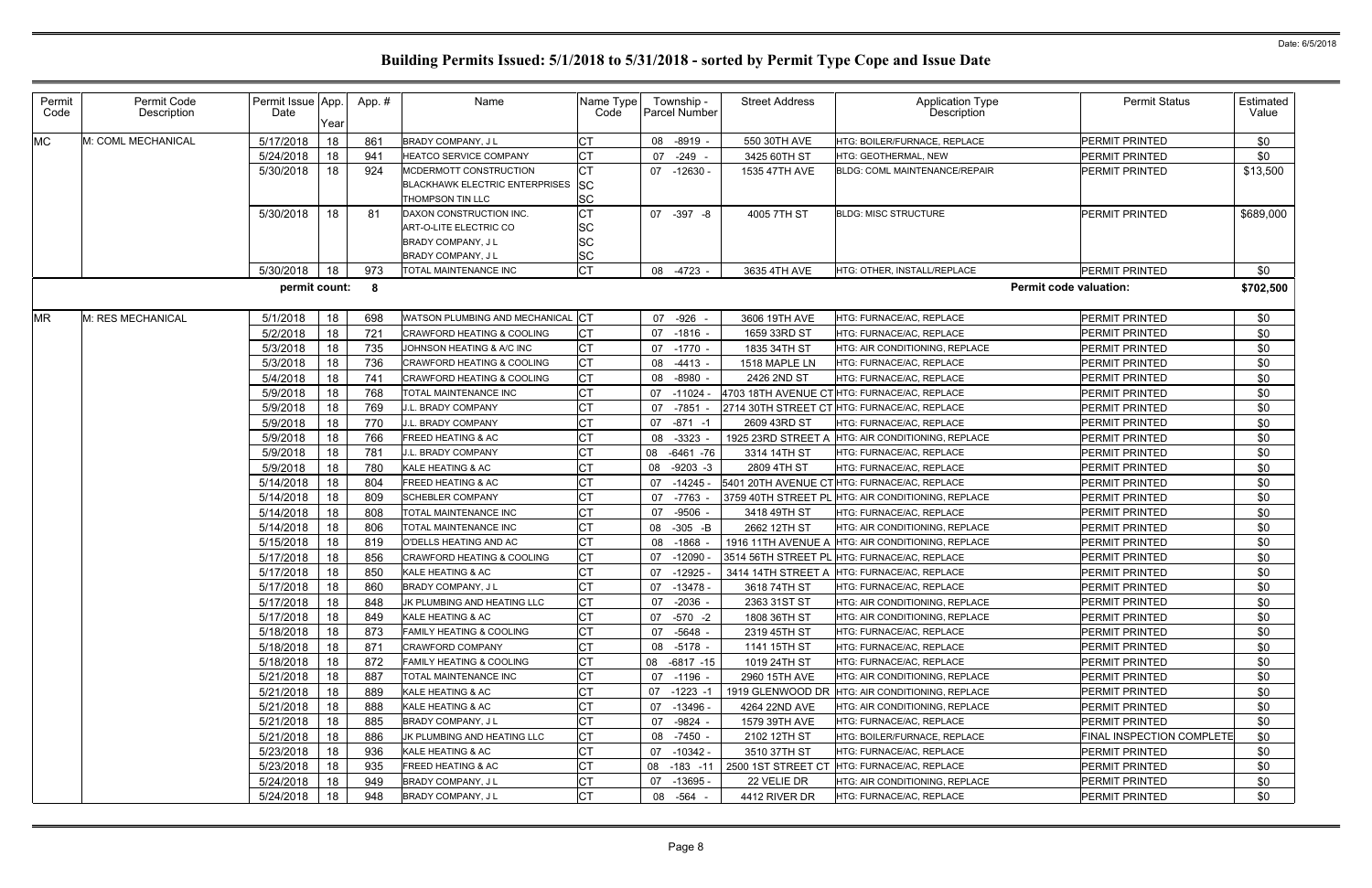| Permit<br>Code   | Permit Code<br>Description     | Permit Issue App<br>Date | Year | App.#        | Name                                                       | Name Type<br>Code | Township -<br>Parcel Number | <b>Street Address</b>             | <b>Application Type</b><br>Description                    | <b>Permit Status</b>             | Estimated<br>Value |
|------------------|--------------------------------|--------------------------|------|--------------|------------------------------------------------------------|-------------------|-----------------------------|-----------------------------------|-----------------------------------------------------------|----------------------------------|--------------------|
| <b>MR</b>        | M: RES MECHANICAL              | 5/25/2018                | 18   | 953          | BRADY COMPANY, J L                                         |                   | 07 -11843                   | 2915 36TH ST                      | HTG: FURNACE/AC, REPLACE                                  | PERMIT PRINTED                   | \$0                |
|                  |                                | 5/25/2018                | 18   | 956          | JOHNSON HEATING & A/C INC                                  | <b>CT</b>         | 07 -12804                   | 2712 30TH ST                      | HTG: AIR CONDITIONING, REPLACE                            | PERMIT PRINTED                   | \$0                |
|                  |                                | 5/25/2018                | 18   | 955          | BRADY COMPANY, J L                                         | СT                | 07 -1839                    | 1623 33RD ST                      | HTG: BOILER/FURNACE, REPLACE                              | PERMIT PRINTED                   | \$0                |
|                  |                                | 5/25/2018                | 18   | 954          | <b>BRADY COMPANY, JL</b>                                   |                   | 08<br>-965 -                |                                   | 8 AVENUE OF THE CIT HTG: AIR CONDITIONING, REPLACE        | PERMIT PRINTED                   | \$0                |
|                  |                                | 5/29/2018                | 18   | 971          | KALE HEATING & AC                                          |                   | 07<br>$-12964$              | 3712 16TH AVE                     | HTG: AIR CONDITIONING, REPLACE                            | <b>PERMIT PRINTED</b>            | \$0                |
|                  |                                | 5/29/2018                | 18   | 969          | KALE HEATING & AC                                          |                   | $-5718 - 18$<br>08          | 3720 8TH AVE                      | HTG: AIR CONDITIONING, REPLACE                            | PERMIT PRINTED                   | \$0                |
|                  |                                | 5/29/2018                | 18   | 970          | TOTAL MAINTENANCE INC                                      |                   | 08 -7511 -                  | 2116 14TH ST                      | HTG: AIR CONDITIONING, REPLACE                            | PERMIT PRINTED                   | \$0                |
|                  |                                | 5/30/2018                | 18   | 485          | ROCK RIVER ELECTRIC INC                                    |                   | 07 -6273 -                  | 2406 47TH ST                      | <b>BLDG: RES MAINTENANCE/REPAIR</b>                       | <b>PERMIT PRINTED</b>            | \$86,382           |
|                  |                                |                          |      |              | PETERSEN PLUMBING AND HEATING                              | SC                |                             |                                   |                                                           |                                  |                    |
|                  |                                |                          |      |              | PETERSEN PLUMBING AND HEATING                              | SC                |                             |                                   |                                                           |                                  |                    |
|                  |                                |                          |      |              | PETERSEN PLUMBING AND HEATING                              | SC                |                             |                                   |                                                           |                                  |                    |
|                  |                                | 5/30/2018                | 18   | 972          | KALE HEATING & AC                                          |                   | 08 -6610                    | 1155 32ND ST                      | HTG: FURNACE/AC, REPLACE                                  | PERMIT PRINTED                   | \$0                |
|                  |                                | 5/31/2018                | 18   | 994          | KALE HEATING & AC                                          |                   | 08 -1329 -                  | 2200 11TH AVE                     | HTG: FURNACE/AC. REPLACE                                  | <b>PERMIT PRINTED</b>            | \$0                |
|                  |                                | permit count:            |      | 43           |                                                            |                   |                             |                                   |                                                           | <b>Permit code valuation:</b>    | \$86,382           |
| <b>PBWV</b>      | P: RES BACKWATER VALVE         | 5/17/2018                | 18   | 845          | <b>ERICKSON PLUMBING</b>                                   | <b>CT</b>         | 08 -8950                    | 1673 30TH AVE                     | PLBG: BACKWATER VALVE INSTALLATION                        | <b>PERMIT PRINTED</b>            | \$0                |
|                  |                                | permit count:            |      |              |                                                            |                   |                             |                                   |                                                           | <b>Permit code valuation:</b>    | \$0                |
| <b>PC</b>        | P: COML PLUMBING               | 5/1/2018                 | 18   | 694          | <b>BLONDELL PLUMBING SERVICES</b>                          | СT                | $07 - 11815$                | 1610 39TH AVE                     | PLBG: INSTALLATION, COMMERCIAL                            | <b>FINAL INSPECTION COMPLETE</b> | \$0                |
|                  |                                | 5/1/2018                 | 18   | 706          | TRI-STATE FIRE CONTROL INC.                                | СT                | 08 -1621 -                  | 3712 4TH AVE                      | PLBG: INSTALLATION, COMMERCIAL                            | FINAL INSPECTION COMPLETE        | \$0                |
|                  |                                | 5/2/2018                 | 18   | 716          | <b>ERICKSON PLUMBING</b><br>ERICKSON PLUMBING              |                   | 08 -4785 -                  | 1105 8TH ST                       | PLBG: SEWER SERVICE REPLACEMENT                           | FINAL INSPECTION COMPLETE        | \$0                |
|                  |                                | 5/9/2018                 | 18   | 783          | <b>ERICKSON PLUMBING</b>                                   |                   | $07 - 14467$                | 1505 46TH AVE                     | PLBG: INSTALLATION, COMMERCIAL                            | <b>PERMIT PRINTED</b>            | \$0                |
|                  |                                | 5/14/2018                | 18   | 814          | <b>PROPERTY OWNER</b>                                      |                   | 08 -8264                    | 1810 5TH AVE                      | <b>BLDG: COML REMODEL</b>                                 | <b>PERMIT PRINTED</b>            | \$0                |
|                  |                                |                          |      |              | A+ PLUMBING                                                | SC                |                             |                                   |                                                           |                                  |                    |
|                  |                                | 5/17/2018                | 17   | 2415         | ZELNIO CONSTRUCTION, JOHN                                  | <b>CT</b>         | 07 -14401 -                 | 3810 29TH ST                      | BLDG:COML/NEW, INDUSTRIAL                                 | <b>PERMIT PRINTED</b>            | \$183,000          |
|                  |                                |                          |      |              | <b>BLONDELL PLUMBING SERVICES</b>                          | <b>SC</b>         |                             |                                   |                                                           |                                  |                    |
|                  |                                |                          |      |              | <b>ROCK RIVER ELECTRIC INC</b>                             | <b>SC</b>         |                             |                                   |                                                           |                                  |                    |
|                  |                                | 5/18/2018                | 18   | 870          | <b>BRADY COMPANY, JL</b>                                   |                   | 08 -1283                    | 1522 15TH ST                      | PLBG: INSTALLATION, COMMERCIAL                            | <b>PERMIT PRINTED</b>            | \$0                |
|                  |                                | 5/21/2018                | 18   | 890          | RYAN AND ASSOCIATES, INC                                   | CТ                | 07 -397 -8                  |                                   | 500 JOHN DEERE RD PLBG: INSTALLATION, COMMERCIAL          | PERMIT PRINTED                   | \$0                |
|                  |                                | permit count: 8          |      |              |                                                            |                   |                             |                                   |                                                           | <b>Permit code valuation:</b>    | \$183,000          |
| PCI              | P: COML PLUMBING INVESTIGATION | 5/21/2018                | 18   | 881          | PROPERTY OWNER                                             | СT                | 08 -5524                    | 1413 5TH AVE                      | <b>INVESTIGATION</b>                                      | <b>PERMIT PRINTED</b>            | \$0                |
|                  |                                | 5/21/2018                | 18   | 820          | <b>PROPERTY OWNER</b>                                      | <b>CT</b>         | 08 -5525                    | 1419 5TH AVE                      | <b>INVESTIGATION</b>                                      | <b>PERMIT PRINTED</b>            | \$0                |
|                  |                                | 5/23/2018                | 18   | 929          | PROPERTY OWNER                                             |                   | 08 -4376 -                  | 1630 5TH AVE                      | <b>INVESTIGATION</b>                                      | PERMIT PRINTED                   | \$0                |
|                  |                                | 5/31/2018                | 18   | 983          | PROPERTY OWNER                                             |                   | 08 -3846                    | 1610 15TH STREET PL INVESTIGATION |                                                           | PERMIT PRINTED                   | \$0                |
|                  |                                | permit count:            |      | 4            |                                                            |                   |                             |                                   |                                                           | <b>Permit code valuation:</b>    | \$0                |
| PCR <sub>6</sub> | P: RES GAS MTR RECONCT (6 MO   | 5/3/2018                 | 18   | 734          | BRADY COMPANY, J L                                         | CТ                | 08 -52 -                    | 2531 15TH AVE                     | PLBG: GAS MTR RECONNECT AFTER 6 MONTHS                    | FINAL INSPECTION COMPLETE        | \$0                |
|                  |                                | 5/8/2018                 | 18   | 755          | HEATCO SERVICE COMPANY                                     |                   | 08 -4810 -                  | 1124 11TH AVE                     | PLBG: GAS MTR RECONNECT AFTER 6 MONTHS                    | FINAL INSPECTION COMPLETE        | \$0                |
|                  |                                | 5/22/2018                | 18   | 900          | BRADY COMPANY, J L                                         | СT                | 07 -2291                    |                                   | 2930 25TH AVENUE A PLBG: GAS MTR RECONNECT AFTER 6 MONTHS | PERMIT PRINTED                   | \$0                |
|                  |                                | permit count:            |      | $\mathbf{3}$ |                                                            |                   |                             |                                   |                                                           | <b>Permit code valuation:</b>    | \$0                |
| <b>PEZC</b>      | P: EZ/COML, PLUMBING           | 5/18/2018                | 8    | 387          | ERICKSON PLUMBING & HTG INC<br>ALWAYS THE BEST CHOICE PLBG | СT<br><b>SC</b>   | 08 -5522 -                  | 1405 5TH AVE                      | PLBG: INSTALLATION, COMMERCIAL                            | <b>PERMIT PRINTED</b>            | \$0                |
|                  |                                |                          |      |              |                                                            |                   |                             |                                   |                                                           |                                  |                    |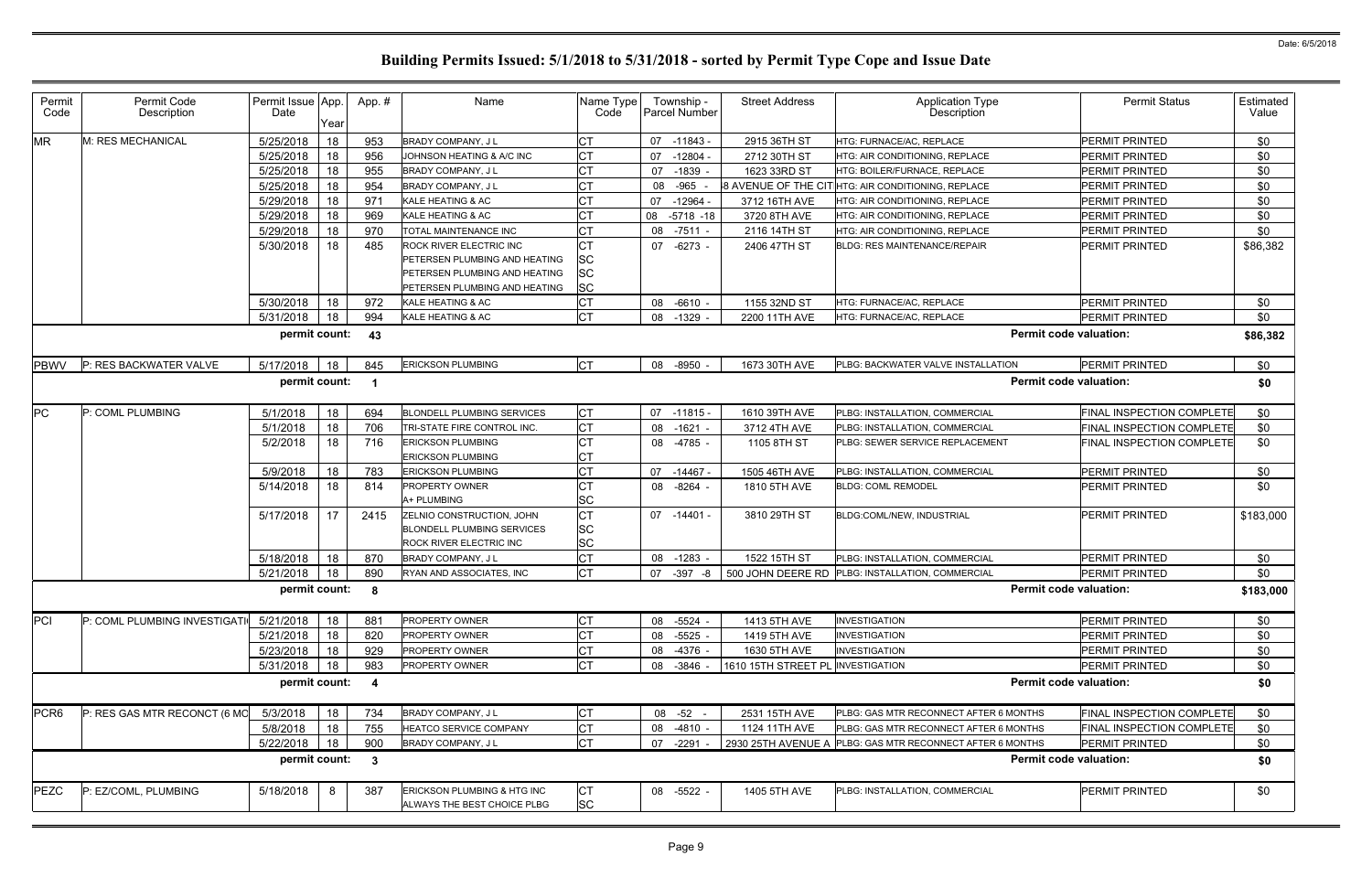|                               | <b>Permit Status</b>             | Estimated<br>Value |
|-------------------------------|----------------------------------|--------------------|
|                               | PERMIT PRINTED                   | \$5,748,000        |
|                               |                                  |                    |
| <b>Permit code valuation:</b> |                                  | \$5,748,000        |
|                               | PERMIT PRINTED                   | \$0                |
| <b>Permit code valuation:</b> |                                  | \$0                |
|                               | FINAL INSPECTION COMPLETE        | \$0                |
|                               | PERMIT PRINTED                   | \$0                |
| <b>Permit code valuation:</b> | \$0                              |                    |
|                               | <b>FINAL INSPECTION COMPLETE</b> | \$0                |
|                               | PERMIT PRINTED                   | \$0                |
|                               | PERMIT PRINTED                   | \$0                |
|                               | PERMIT PRINTED                   | \$0                |
|                               | PERMIT PRINTED                   | \$0                |
|                               | PERMIT PRINTED                   | \$0                |
|                               | PERMIT PRINTED                   | \$0                |
|                               | PERMIT PRINTED                   | \$0                |
|                               | PERMIT PRINTED                   | \$0                |
|                               | FINAL INSPECTION COMPLETE        | \$0                |
|                               | PERMIT PRINTED                   | \$0                |
|                               | PERMIT PRINTED                   | \$0                |
|                               | PERMIT PRINTED                   | \$0                |
|                               | PERMIT PRINTED                   | \$0                |
|                               | PERMIT PRINTED                   | \$0                |
|                               | PERMIT PRINTED                   | \$0                |
|                               | PERMIT PRINTED                   | \$0                |
|                               | PERMIT PRINTED                   | \$0                |
|                               | PERMIT PRINTED                   | \$0                |
|                               | PERMIT PRINTED                   | \$0                |
|                               | PERMIT PRINTED                   | \$0                |
|                               | PERMIT PRINTED                   | \$0                |
|                               | PERMIT PRINTED                   | \$0                |
|                               | PERMIT PRINTED                   | \$0                |
|                               | PERMIT PRINTED                   | \$0                |
| TOWNHOUSE)                    | PERMIT PRINTED                   | \$250,000          |
| TOWNHOUSE)                    | PERMIT PRINTED                   | \$250,000          |
|                               | FINAL INSPECTION COMPLETE        | \$0                |

| Permit<br>Code | Permit Code<br>Description | Permit Issue App.<br>Date | Year | App. #                  | Name                                                   | Name Type<br>Code | Township -<br>Parcel Number | <b>Street Address</b>                  | Application Type<br>Description              | <b>Permit Status</b>             | Estimated<br>Value |
|----------------|----------------------------|---------------------------|------|-------------------------|--------------------------------------------------------|-------------------|-----------------------------|----------------------------------------|----------------------------------------------|----------------------------------|--------------------|
| <b>PEZC</b>    | P: EZ/COML, PLUMBING       | 5/22/2018                 | 18   | 258                     | <b>RUSSELL CONSTRUCTION</b>                            | <b>CT</b>         | 08 -531 -                   | 2500 RIVER DR                          | BLDG:MISC/OTHER NON-RESIDENTIAL              | <b>PERMIT PRINTED</b>            | \$5,748,000        |
|                |                            |                           |      |                         | TRI-CITY ELECTRIC COMPANY                              | <b>SC</b>         |                             |                                        |                                              |                                  |                    |
|                |                            |                           |      |                         | RYAN AND ASSOCIATES, INC                               | <b>SC</b>         |                             |                                        |                                              |                                  |                    |
|                |                            |                           |      |                         | RYAN AND ASSOCIATES, INC                               | <b>SC</b>         |                             |                                        |                                              |                                  |                    |
|                |                            | permit count:             |      | $\overline{\mathbf{2}}$ |                                                        |                   |                             |                                        | <b>Permit code valuation:</b>                |                                  | \$5,748,000        |
| PGAS           | P: COML GAS PIPING         | 5/4/2018                  | 18   | 742                     | <b>CRAWFORD COMPANY</b>                                | <b>CT</b>         | 07 -14478 -                 | 1515 47TH AVE                          | PLBG: GAS PIPING                             | <b>PERMIT PRINTED</b>            | \$0                |
|                |                            | permit count:             |      |                         |                                                        |                   |                             |                                        | <b>Permit code valuation:</b>                |                                  | \$0                |
| <b>PGR</b>     | P: RES GAS PIPING          | 5/14/2018                 | 18   | 810                     | J.L. BRADY COMPANY                                     | <b>CT</b>         | 07 -2197 -                  | 2528 28TH ST                           | PLBG: GAS PIPING                             | <b>FINAL INSPECTION COMPLETE</b> | \$0                |
|                |                            | 5/25/2018                 | 18   | 957                     | BRADY COMPANY, J L                                     | <b>CT</b>         | 07<br>$-13312 -$            | 3319 14TH STREET A                     | PLBG: GAS PIPING                             | <b>PERMIT PRINTED</b>            | \$0                |
|                |                            | permit count:             |      | $\overline{2}$          |                                                        |                   |                             |                                        | <b>Permit code valuation:</b>                |                                  | \$0                |
| <b>PR</b>      | P: RES PLUMBING            | 5/1/2018                  | 18   | 696                     | PETERSEN PLUMBING AND HEATING                          | IСТ               | 07 -1306                    | 2323 33RD ST                           | PLBG: INSTALLATION, RESIDENTIAL              | FINAL INSPECTION COMPLETE        | \$0                |
|                |                            | 5/1/2018                  | 18   | 697                     | WATSON PLUMBING AND MECHANICAL                         | . ICT             | 07 -926                     | 3606 19TH AVE                          | PLBG: INSTALLATION, RESIDENTIAL              | <b>PERMIT PRINTED</b>            | \$0                |
|                |                            | 5/2/2018                  | 18   | 723                     | <b>BLONDELL PLUMBING SERVICES</b>                      | <b>CT</b>         | -4926<br>08                 | 1434 11TH ST                           | PLBG: SEWER REPAIR                           | <b>PERMIT PRINTED</b>            | \$0                |
|                |                            | 5/2/2018                  | 18   | 722                     | <b>BLONDELL PLUMBING SERVICES</b>                      | <b>CT</b>         | 08 -6186                    | 4114 7TH AVE                           | PLBG: SEWER REPAIR                           | <b>PERMIT PRINTED</b>            | \$0                |
|                |                            | 5/3/2018                  | 18   | 727                     | <b>BLONDELL PLUMBING SERVICES</b>                      | <b>CT</b>         | $-6538$<br>07               | 1137 39TH ST                           | PLBG: SEWER REPAIR                           | <b>PERMIT PRINTED</b>            | \$0                |
|                |                            | 5/9/2018                  | 18   | 778                     | <b>BLONDELL PLUMBING SERVICES</b>                      | <b>CT</b>         | $-10592$<br>07              | 4812 47TH AVE                          | PLBG: SEWER REPAIR                           | PERMIT PRINTED                   | \$0                |
|                |                            | 5/9/2018                  | 18   | 779                     | <b>BLONDELL PLUMBING SERVICES</b>                      | <b>CT</b>         | $-2028$<br>07               | 2335 31ST ST                           | PLBG: SEWER REPAIR                           | <b>PERMIT PRINTED</b>            | \$0                |
|                |                            | 5/9/2018                  | 18   | 776                     | <b>BLONDELL PLUMBING SERVICES</b>                      | <b>CT</b>         | $-5962$<br>07               | 2245 35TH STREET CT PLBG: SEWER REPAIR |                                              | PERMIT PRINTED                   | \$0                |
|                |                            | 5/9/2018                  | 18   | 777                     | <b>BLONDELL PLUMBING SERVICES</b>                      | <b>CT</b>         | -9768<br>07                 | 4618 48TH STREET A                     | PLBG: SEWER REPAIR                           | PERMIT PRINTED                   | \$0                |
|                |                            | 5/9/2018                  | 18   | 782                     | PETERSEN PLUMBING AND HEATING                          | <b>CT</b>         | $-5013$<br>08               | 1511 17TH ST                           | PLBG: SEWER REPAIR                           | FINAL INSPECTION COMPLETE        | \$0                |
|                |                            | 5/11/2018                 | 18   | 786                     | <b>BLONDELL PLUMBING SERVICES</b>                      | <b>CT</b>         | $-1823$<br>07               | 1646 32ND ST                           | PLBG: SEWER SERVICE REPLACEMENT              | <b>PERMIT PRINTED</b>            | \$0                |
|                |                            | 5/11/2018                 | 18   | 787                     | <b>BLONDELL PLUMBING SERVICES</b>                      | <b>CT</b>         | 07<br>$-1825 - 1$           | 1640 32ND ST                           | PLBG: SEWER SERVICE REPLACEMENT              | PERMIT PRINTED                   | \$0                |
|                |                            | 5/11/2018                 | 18   | 788                     | <b>BLONDELL PLUMBING SERVICES</b>                      | <b>CT</b>         | 07 -1826                    | 1636 32ND ST                           | PLBG: SEWER SERVICE REPLACEMENT              | PERMIT PRINTED                   | \$0                |
|                |                            | 5/11/2018                 | 18   | 789                     | <b>BLONDELL PLUMBING SERVICES</b>                      | <b>CT</b>         | $-1828$<br>07               | 1630 32ND ST                           | PLBG: SEWER SERVICE REPLACEMENT              | <b>PERMIT PRINTED</b>            | \$0                |
|                |                            | 5/11/2018                 | 18   | 790                     | <b>BLONDELL PLUMBING SERVICES</b>                      | <b>CT</b>         | 07<br>-1829                 | 1626 32ND ST                           | PLBG: SEWER SERVICE REPLACEMENT              | <b>PERMIT PRINTED</b>            | \$0                |
|                |                            | 5/11/2018                 | 18   | 793                     | <b>BLONDELL PLUMBING SERVICES</b>                      | <b>CT</b>         | 07<br>$-1831$               | 1616 32ND ST                           | PLBG: SEWER SERVICE REPLACEMENT              | PERMIT PRINTED                   | \$0                |
|                |                            | 5/11/2018                 | 18   | 794                     | <b>BLONDELL PLUMBING SERVICES</b>                      | <b>CT</b>         | $-1867$ -<br>07             | 1611 32ND ST                           | PLBG: SEWER SERVICE REPLACEMENT              | PERMIT PRINTED                   | \$0                |
|                |                            | 5/11/2018 18              |      | 792                     | <b>BLONDELL PLUMBING SERVICES</b>                      | IСT               | 07 -1868 -                  | 1617 32ND ST                           | PLBG: SEWER SERVICE REPLACEMENT              | PERMIT PRINTED                   | \$0                |
|                |                            | 5/11/2018                 | 18   | 791                     | <b>BLONDELL PLUMBING SERVICES</b>                      | <b>CT</b>         | 07 -1870 -                  | 1625 32ND ST                           | PLBG: SEWER SERVICE REPLACEMENT              | PERMIT PRINTED                   | \$0                |
|                |                            | 5/11/2018                 | 18   | 800                     | <b>BLONDELL PLUMBING SERVICES</b>                      | <b>CT</b>         | 07 -8739 -                  | 1507 32ND ST                           | PLBG: SEWER SERVICE REPLACEMENT              | <b>PERMIT PRINTED</b>            | \$0                |
|                |                            | 5/11/2018                 | 18   | 798                     | <b>BLONDELL PLUMBING SERVICES</b>                      | <b>CT</b>         | 07 -8740 -                  | 1511 32ND ST                           | PLBG: SEWER SERVICE REPLACEMENT              | PERMIT PRINTED                   | \$0                |
|                |                            | 5/11/2018                 | 18   | 796                     | BLONDELL PLUMBING SERVICES                             | <b>CT</b>         | 07 -8741 -                  | 1515 32ND ST                           | PLBG: SEWER SERVICE REPLACEMENT              | PERMIT PRINTED                   | \$0                |
|                |                            | 5/11/2018                 | 18   | 795                     | <b>BLONDELL PLUMBING SERVICES</b>                      | <b>CT</b>         | 07 -8742 -                  | 1516 32ND ST                           | PLBG: SEWER SERVICE REPLACEMENT              | PERMIT PRINTED                   | \$0                |
|                |                            | 5/11/2018                 | 18   | 797                     | <b>BLONDELL PLUMBING SERVICES</b>                      | <b>CT</b>         | 07 -8743                    | 1512 32ND ST                           | PLBG: SEWER SERVICE REPLACEMENT              | PERMIT PRINTED                   | \$0                |
|                |                            | 5/11/2018                 | 18   | 799                     | <b>BLONDELL PLUMBING SERVICES</b>                      | <b>CT</b>         | -8744<br>07                 | 1508 32ND ST                           | PLBG: SEWER SERVICE REPLACEMENT              | PERMIT PRINTED                   | \$0                |
|                |                            | 5/14/2018                 | 18   | 540                     | <b>HAZELWOOD HOMES INC</b>                             | <b>CT</b>         | 07 -14957 -                 | 4201 33RD AVE                          | BLDG:RES/NEW, SINGLE FAMILY ATTD (TOWNHOUSE) | <b>PERMIT PRINTED</b>            | \$250,000          |
|                |                            |                           |      |                         | <b>DEMARLIE MAINTENANCE</b><br>VANOPDORP ELECTRIC INC. | SC<br><b>SC</b>   |                             |                                        |                                              |                                  |                    |
|                |                            | 5/14/2018                 | 18   | 541                     | HAZELWOOD HOMES INC                                    | <b>CT</b>         | 07 -14958                   | 4203 33RD AVE                          | BLDG:RES/NEW, SINGLE FAMILY ATTD (TOWNHOUSE) | <b>PERMIT PRINTED</b>            | \$250,000          |
|                |                            |                           |      |                         | <b>DEMARLIE MAINTENANCE</b>                            | <b>SC</b>         |                             |                                        |                                              |                                  |                    |
|                |                            |                           |      |                         | VANOPDORP ELECTRIC INC.                                | <b>SC</b>         |                             |                                        |                                              |                                  |                    |
|                |                            | 5/14/2018                 | 18   | 813                     | <b>CJ NOW</b>                                          | <b>CT</b>         | 07 -1831 -                  | 1616 32ND ST                           | PLBG: SEWER SERVICE REPLACEMENT              | <b>FINAL INSPECTION COMPLETE</b> | \$0                |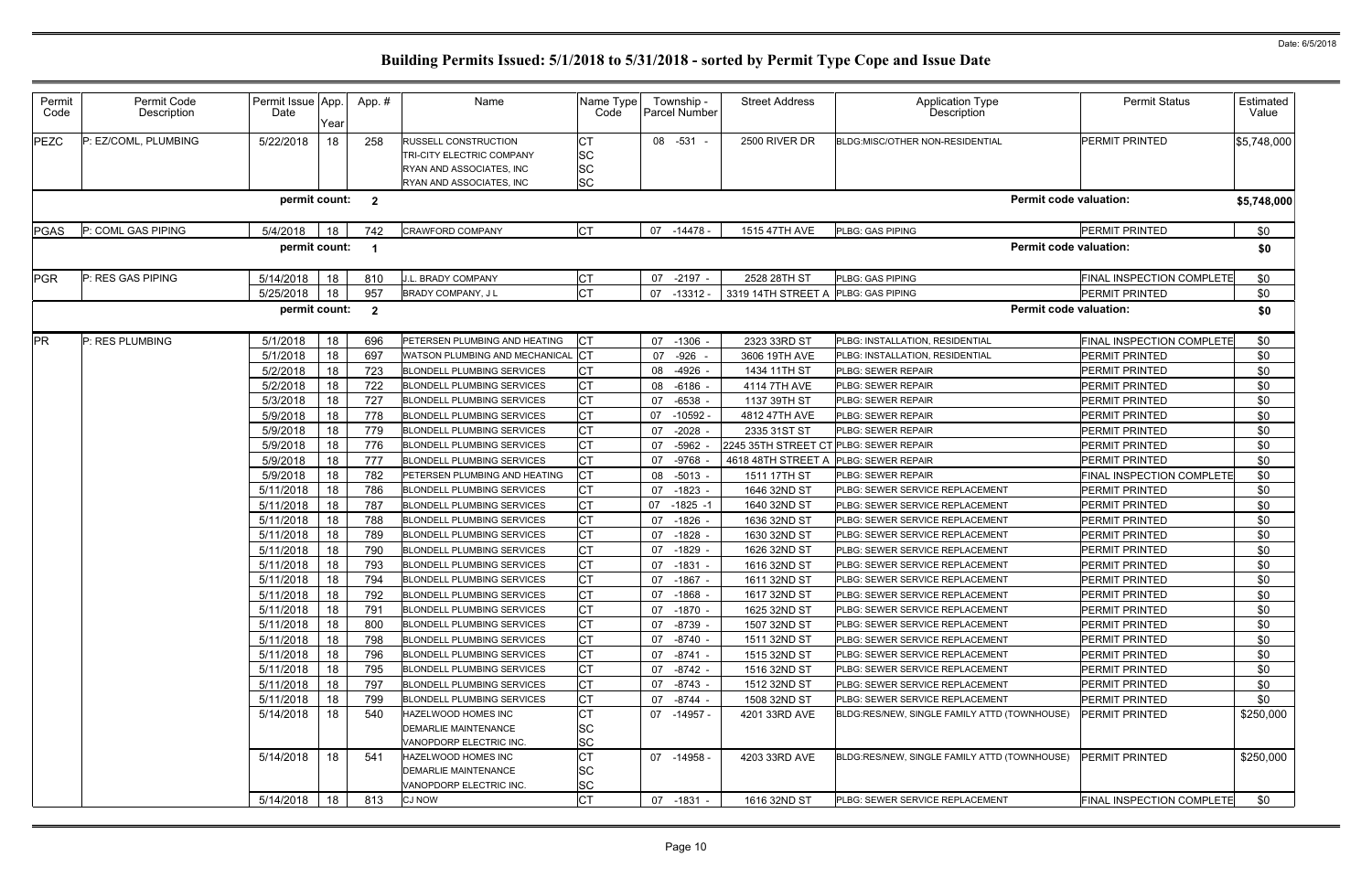| Permit<br>Code | Permit Code<br>Description | Permit Issue App.<br>Date | Year | App.#        | Name                                                                   | Name Type<br>Code | Township -<br>Parcel Number | <b>Street Address</b>                 | <b>Application Type</b><br>Description             | <b>Permit Status</b>             | Estimated<br>Value |
|----------------|----------------------------|---------------------------|------|--------------|------------------------------------------------------------------------|-------------------|-----------------------------|---------------------------------------|----------------------------------------------------|----------------------------------|--------------------|
| <b>PR</b>      | P: RES PLUMBING            | 5/14/2018                 | 18   | 801          | LENNY DESANTIAGO PLUMBING                                              | <b>CT</b>         | 08 -3634                    | 833 20TH AVE                          | PLBG: INSTALLATION, RESIDENTIAL                    | <b>FINAL INSPECTION COMPLETE</b> | \$0                |
|                |                            | 5/14/2018                 | 18   | 802          | <b>RIVER BEND PLUMBING SERVICES L</b>                                  | <b>CT</b>         | 08 -5217 -                  | 1215 4TH ST                           | PLBG: INSTALLATION, RESIDENTIAL                    | FINAL INSPECTION COMPLETE        | \$0                |
|                |                            | 5/16/2018                 | 18   | 731          | HABITAT FOR HUMANITY-QC<br>RIVER BEND PLUMBING SERVICES L              | SC                | 08 -2804 -                  | <b>201 5TH AVE</b>                    | BLDG:RES/NEW, SINGLE FAMILY DETACHED               | <b>PERMIT PRINTED</b>            | \$88,700           |
|                |                            | 5/17/2018                 | 18   | 859          | PETERSEN PLUMBING AND HEATING                                          | СT                | 07 -10763                   | 3414 45TH ST                          | PLBG: INSTALLATION, RESIDENTIAL                    | <b>PERMIT PRINTED</b>            | \$0                |
|                |                            | 5/17/2018                 | 18   | 854          | <b>WHITE OAK BUILDING &amp; REMODEL</b><br><b>DEMARLIE MAINTENANCE</b> | <b>SC</b>         | 07 -1209 -                  | 1330 30TH ST                          | <b>BLDG: RES REMODEL</b>                           | <b>PERMIT PRINTED</b>            | \$16,500           |
|                |                            | 5/17/2018                 | 18   | 846          | PETERSEN PLUMBING AND HEATING                                          | <b>CT</b>         | 07 -705 -                   | 1117 53RD ST                          | PLBG: INSTALLATION, RESIDENTIAL                    | <b>PERMIT PRINTED</b>            | \$0                |
|                |                            | 5/17/2018                 | 18   | 862          | <b>BRADY COMPANY, JL</b>                                               | СT                | $-871 - 1$<br>07            | 2609 43RD ST                          | PLBG: INSTALLATION, RESIDENTIAL                    | <b>PERMIT PRINTED</b>            | \$0                |
|                |                            | 5/17/2018                 | 18   | 839          | HOMETOWN PLUMBING AND HEATING                                          | IСТ               | 08 -3629                    | 842 19TH AVE                          | PLBG: WATER SERVICE REPLACEMENT                    | FINAL INSPECTION COMPLETE        | \$0                |
|                |                            | 5/17/2018                 | 18   | 844          | PETERSEN PLUMBING AND HEATING                                          | СT                | 08 -6426                    | 727 17TH AVE                          | PLBG: SEWER REPAIR                                 | FINAL INSPECTION COMPLETE        | \$0                |
|                |                            | 5/17/2018                 | 18   | 847          | <b>SUPERIOR PLUMBING</b>                                               | СT                | 08 -698 -                   | 1172 25TH ST                          | <b>PLBG: SEWER REPAIR</b>                          | <b>FINAL INSPECTION COMPLETE</b> | \$0                |
|                |                            | 5/18/2018                 | 18   | 880          | <b>CJ NOW</b>                                                          | <b>CT</b>         | 08 -3629                    | 842 19TH AVE                          | PLBG: SEWER REPAIR                                 | <b>PERMIT PRINTED</b>            | \$0                |
|                |                            | 5/21/2018                 | 18   | 891          | <b>CRAWFORD COMPANY</b>                                                | СT                | 07<br>-911 -1               | 4216 17TH AVE                         | PLBG: SEWER REPAIR                                 | FINAL INSPECTION COMPLETE        | \$0                |
|                |                            | 5/22/2018                 | 18   | 901          | <b>CRAWFORD COMPANY</b>                                                | <b>CT</b>         | $-10607 -$<br>07            | 4420 51ST ST                          | PLBG: INSTALLATION, RESIDENTIAL                    | FINAL INSPECTION COMPLETE        | \$0                |
|                |                            | 5/22/2018                 | 18   | 903          | <b>NORTHWEST MECHANICAL</b>                                            | <b>CT</b>         | -5582<br>07                 |                                       | 4813 11TH AVENUE A PLBG: INSTALLATION, RESIDENTIAL | FINAL INSPECTION COMPLETE        | \$0                |
|                |                            | 5/22/2018                 | 15   | 1343         | <b>PROPERTY OWNER</b>                                                  | CT                | 07 -845 -                   | 5238 11TH AVENUE C BLDG: RES ADDITION |                                                    | PERMIT PRINTED                   | \$77,332           |
|                |                            |                           |      |              | KOEHLER ELECTRIC INC, J W                                              | SC                |                             |                                       |                                                    |                                  |                    |
|                |                            |                           |      |              | PROPERTY OWNER                                                         | SC                |                             |                                       |                                                    |                                  |                    |
|                |                            | 5/22/2018                 | 18   | 902          | PETERSEN PLUMBING AND HEATING                                          | СT                | 08 -1654                    | 825 17TH ST                           | PLBG: INSTALLATION, RESIDENTIAL                    | <b>PERMIT PRINTED</b>            | \$0                |
|                |                            | 5/23/2018                 | 18   | 933          | HOMETOWN PLUMBING AND HEATING                                          | СT                | -4080 -E<br>08              | 804 42ND ST                           | PLBG: SEWER REPAIR                                 | FINAL INSPECTION COMPLETE        | \$0                |
|                |                            | 5/24/2018                 | 18   | 831          | TAYMAK CONSTRUCTION                                                    | UI                | -2806 -<br>07               | 3418 8TH ST                           | <b>BLDG: RES REMODEL</b>                           | <b>PERMIT PRINTED</b>            | \$45,700           |
|                |                            |                           |      |              | <b>ERICKSON PLUMBING</b>                                               | SC                |                             |                                       |                                                    |                                  |                    |
|                |                            |                           |      |              | ADVANTAGE ELCTRL SERVICES INC                                          | SC                |                             |                                       |                                                    |                                  |                    |
|                |                            |                           |      |              | <b>BITLER HEATING</b>                                                  | SC                |                             |                                       |                                                    |                                  |                    |
|                |                            | 5/24/2018                 | 18   | 947          | <b>ERICKSON PLUMBING</b>                                               | <b>CT</b>         | 08 -6886                    | 1439 24TH AVE                         | PLBG: INSTALLATION, RESIDENTIAL                    | <b>PERMIT PRINTED</b>            | \$0                |
|                |                            | 5/24/2018                 | 18   | 946          | A+ PLUMBING                                                            | <b>CT</b>         | 08 - 822 -                  | 402 3RD ST                            | PLBG: INSTALLATION, RESIDENTIAL                    | FINAL INSPECTION COMPLETE        | \$0                |
|                |                            | 5/29/2018                 | 18   | 966          | <b>BLONDELL PLUMBING SERVICES</b>                                      | <b>CT</b>         | -2366<br>08                 | 1727 5TH ST                           | PLBG: SEWER REPAIR                                 | PERMIT PRINTED                   | \$0                |
|                |                            | 5/29/2018                 | 18   | 967          | <b>BLONDELL PLUMBING SERVICES</b>                                      | <b>CT</b>         | 08 -2367                    | 438 18TH AVE                          | PLBG: SEWER REPAIR                                 | <b>PERMIT PRINTED</b>            | \$0                |
|                |                            | 5/30/2018                 | 18   | 974          | BRADY COMPANY, J L                                                     | <b>CT</b>         | $-2028$<br>07               | 2335 31ST ST                          | PLBG: WATER SERVICE REPLACEMENT                    | <b>FINAL INSPECTION COMPLETE</b> | \$0                |
|                |                            | 5/30/2018                 | 18   | 730          | PROPERTY OWNER                                                         |                   | 08 -6640                    |                                       | 2915 11TH AVENUE A BLDG: GARAGES/CARPORTS          | <b>PERMIT PRINTED</b>            | \$15,680           |
|                |                            |                           |      |              | PROPERTY OWNER                                                         | C I               |                             |                                       |                                                    |                                  |                    |
|                |                            |                           |      |              | <b>QUAD CITY PLUMBING</b><br><b>QUAD CITY PLUMBING</b>                 | SC                |                             |                                       |                                                    |                                  |                    |
|                |                            |                           |      |              | <b>QUAD CITY PLUMBING</b>                                              | SC<br>SC          |                             |                                       |                                                    |                                  |                    |
|                |                            |                           |      |              | <b>QUAD CITY PLUMBING</b>                                              | <b>SC</b>         |                             |                                       |                                                    |                                  |                    |
|                |                            | 5/30/2018                 | 18   | 979          | <b>RIVER BEND PLUMBING SERVICES</b>                                    | C <sub>T</sub>    | 08 -7223                    | 409 54TH ST                           | PLBG: INSTALLATION, RESIDENTIAL                    | PERMIT PRINTED                   | \$0                |
|                |                            | 5/31/2018                 | 18   | 984          | PETERSEN PLUMBING AND HEATING                                          | <b>CT</b>         | $07 - 11425$                | 5619 34TH AVE                         | PLBG: SEWER REPAIR                                 | PERMIT PRINTED                   | \$0                |
|                |                            | 5/31/2018                 | 18   | 993          | A+ PLUMBING                                                            | <b>CT</b>         | 08 -5217 -                  | 1215 4TH ST                           | PLBG: INSTALLATION, RESIDENTIAL                    | PERMIT PRINTED                   | \$0                |
|                |                            | permit count:             |      |              |                                                                        |                   |                             |                                       |                                                    | <b>Permit code valuation:</b>    |                    |
|                |                            |                           |      | 55           |                                                                        |                   |                             |                                       |                                                    |                                  | \$743,912          |
| PRI            | P: RES PLBG INVESTIGATION  | 5/18/2018                 | 18   | 879          | <b>ERICKSON PLUMBING</b>                                               | <b>CT</b>         | 08 -6886                    | 1439 24TH AVE                         | <b>INVESTIGATION</b>                               | PERMIT PRINTED                   | \$0                |
|                |                            | 5/23/2018                 | 18   | 930          | PROPERTY OWNER                                                         | C <sub>1</sub>    | 08 -1227 -                  | 1537 12TH AVE                         | <b>INVESTIGATION</b>                               | PERMIT PRINTED                   | \$0                |
|                |                            | 5/23/2018                 | 18   | 931          | PROPERTY OWNER                                                         | CT                | 08 -5217 -                  | 1215 4TH ST                           | <b>INVESTIGATION</b>                               | PERMIT PRINTED                   | \$0                |
|                |                            | permit count:             |      | $\mathbf{3}$ |                                                                        |                   |                             |                                       |                                                    | <b>Permit code valuation:</b>    | \$0                |